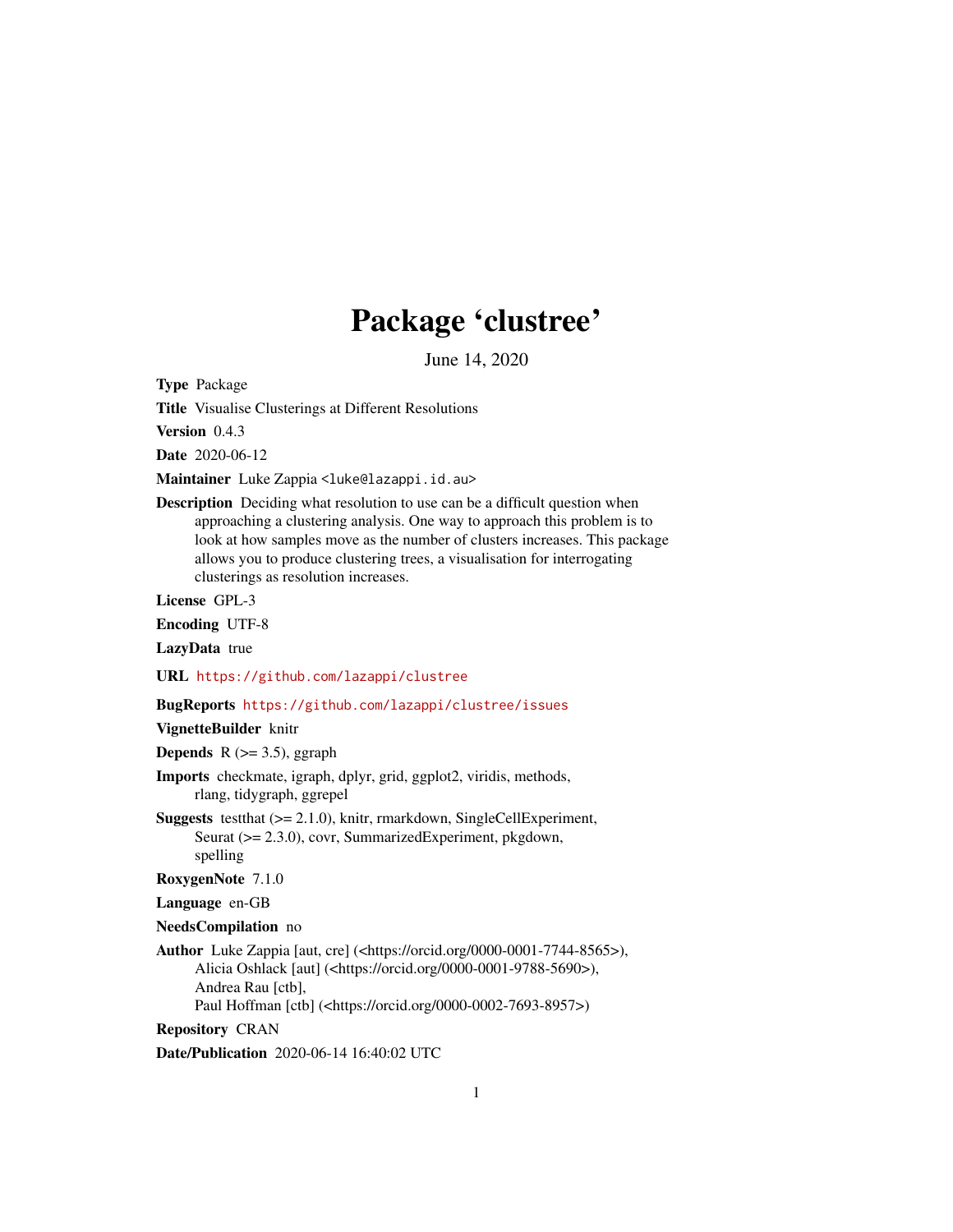## <span id="page-1-0"></span>R topics documented:

|       | $\overline{4}$ |
|-------|----------------|
|       | -5             |
|       | -5             |
|       | -6             |
|       | -7             |
|       |                |
|       |                |
|       |                |
|       |                |
|       |                |
|       |                |
|       |                |
|       |                |
|       |                |
|       |                |
|       |                |
| Index | 23             |
|       |                |

clustree-package *Clustree*

## Description

Deciding what resolution to use can be a difficult question when approaching a clustering analysis. One way to approach this problem is to look at how samples move as the number of clusters increases. This package allows you to produce clustering trees, a visualisation for interrogating clusterings as resolution increases.

add\_node\_labels *Add node labels*

## Description

Add node labels to a clustering tree plot with the specified aesthetics.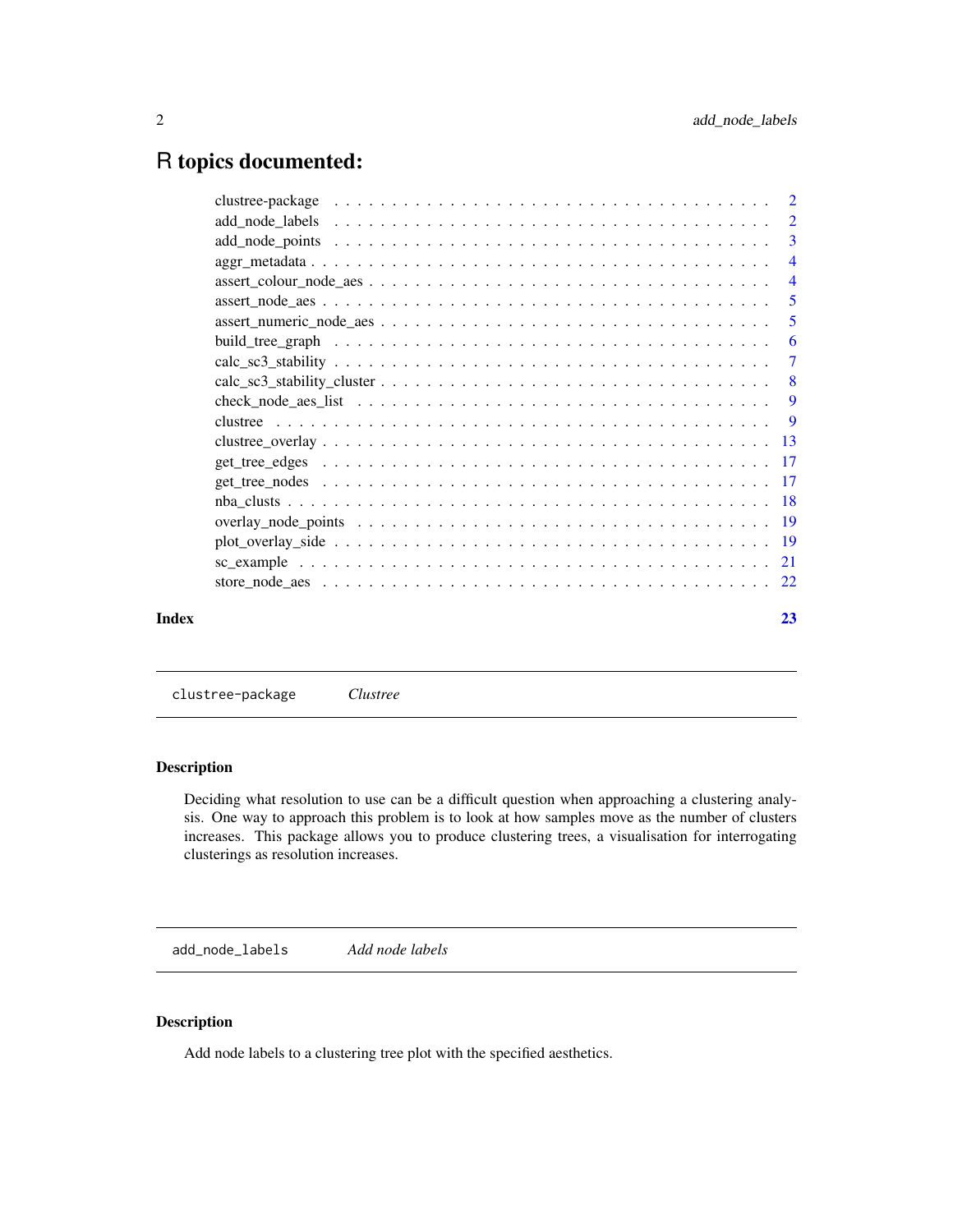<span id="page-2-0"></span>add\_node\_points 3

## Usage

```
add_node_labels(
 node_label,
 node_colour,
 node_label_size,
 node_label_colour,
 node_label_nudge,
  allowed
)
```
## Arguments

| node_label        | the name of a metadata column for node labels                                                                  |  |
|-------------------|----------------------------------------------------------------------------------------------------------------|--|
| node_colour       | either a value indicating a colour to use for all nodes or the name of a metadata<br>column to colour nodes by |  |
| node_label_size   |                                                                                                                |  |
|                   | size of node label text                                                                                        |  |
| node_label_colour |                                                                                                                |  |
|                   | colour of node_label text                                                                                      |  |
| node_label_nudge  |                                                                                                                |  |
|                   | numeric value giving nudge in y direction for node labels                                                      |  |
| allowed           | vector of allowed node attributes to use as aesthetics                                                         |  |
|                   |                                                                                                                |  |

add\_node\_points *Add node points*

## Description

Add node points to a clustering tree plot with the specified aesthetics.

## Usage

```
add_node_points(node_colour, node_size, node_alpha, allowed)
```
## Arguments

| node_colour | either a value indicating a colour to use for all nodes or the name of a metadata<br>column to colour nodes by        |
|-------------|-----------------------------------------------------------------------------------------------------------------------|
| node_size   | either a numeric value giving the size of all nodes or the name of a metadata<br>column to use for node sizes         |
| node_alpha  | either a numeric value giving the alpha of all nodes or the name of a metadata<br>column to use for node transparency |
| allowed     | vector of allowed node attributes to use as aesthetics                                                                |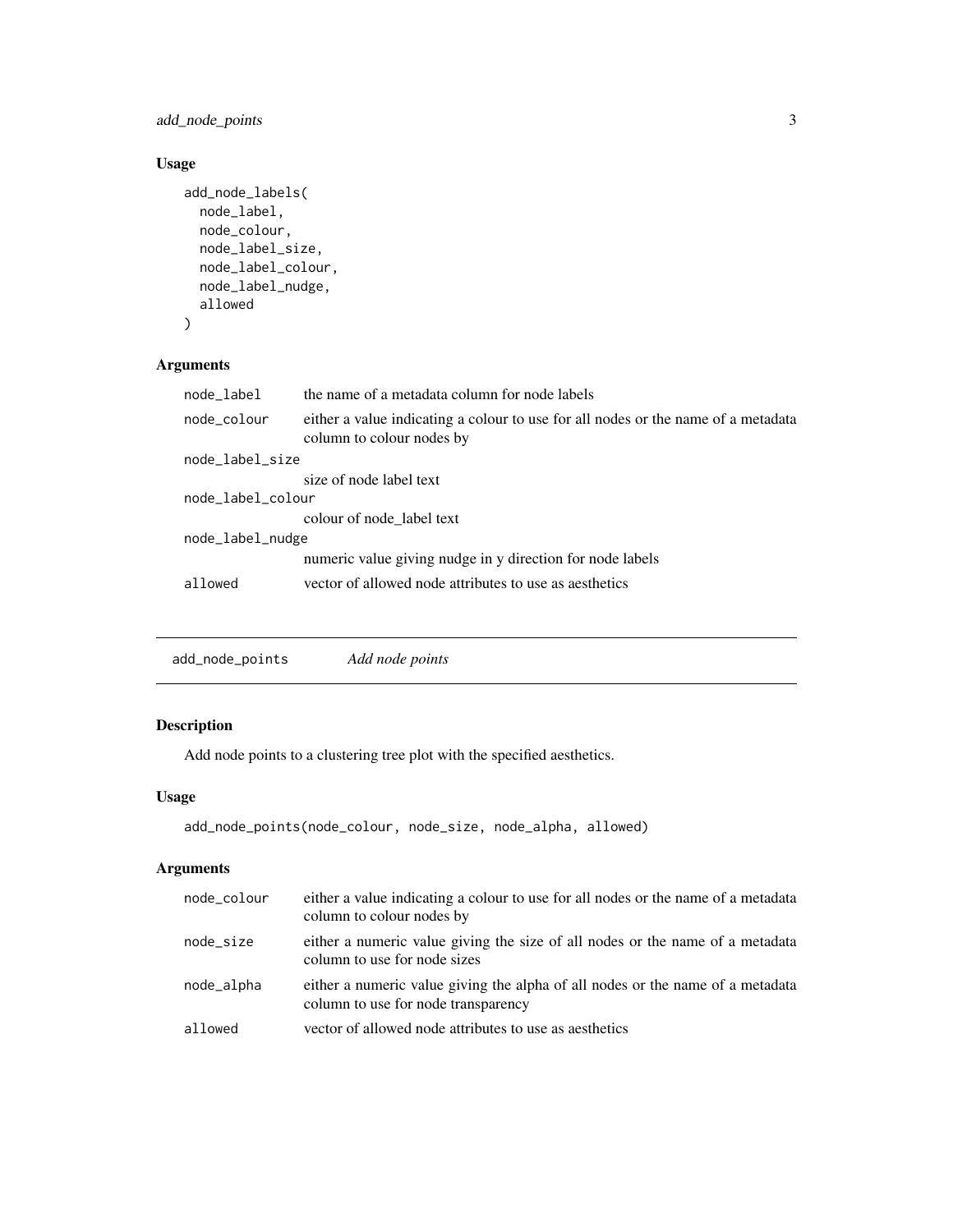<span id="page-3-0"></span>aggr\_metadata *Aggregate metadata*

## Description

Aggregate a metadata column to get a summarized value for a cluster node

## Usage

aggr\_metadata(node\_data, col\_name, col\_aggr, metadata, is\_cluster)

## Arguments

| node_data  | data. frame containing information about a set of cluster nodes                        |
|------------|----------------------------------------------------------------------------------------|
| col_name   | the name of the metadata column to aggregate                                           |
| col_aggr   | string naming a function used to aggregate the column                                  |
| metadata   | data.frame providing metadata on samples                                               |
| is_cluster | logical vector indicating which rows of metadata are in the node to be summa-<br>rized |

## Value

data.frame with aggregated data

assert\_colour\_node\_aes

*Assert colour node aesthetics*

## Description

Raise error if an incorrect set of colour node parameters has been supplied.

#### Usage

```
assert_colour_node_aes(
 node_aes_name,
 prefix,
 metadata,
 node_aes,
 node_aes_aggr,
 min,
  max
)
```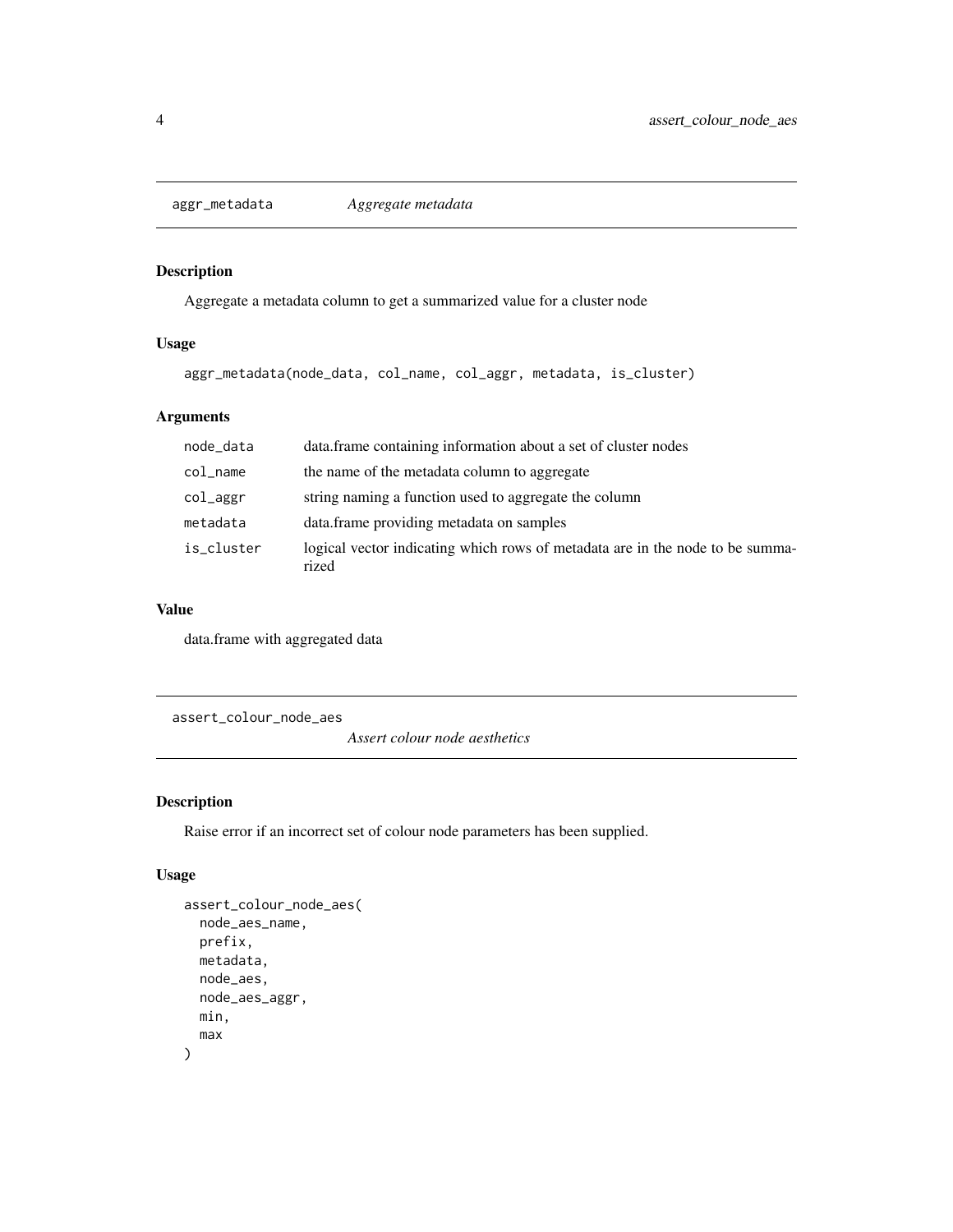## <span id="page-4-0"></span>Arguments

| node_aes_name | name of the node aesthetic to check                                                     |
|---------------|-----------------------------------------------------------------------------------------|
| prefix        | string indicating columns containing clustering information                             |
| metadata      | data. frame containing metadata on each sample that can be used as node aes-<br>thetics |
| node_aes      | value of the node aesthetic to check                                                    |
| node_aes_aggr | aggregation function associated with the node aesthetic                                 |
| min           | minimum numeric value allowed                                                           |
| max           | maximum numeric value allowed                                                           |

assert\_node\_aes *Assert node aesthetics*

## Description

Raise error if an incorrect set of node parameters has been supplied.

## Usage

```
assert_node_aes(node_aes_name, prefix, metadata, node_aes, node_aes_aggr)
```
## Arguments

| node aes name | name of the node aesthetic to check                                                     |
|---------------|-----------------------------------------------------------------------------------------|
| prefix        | string indicating columns containing clustering information                             |
| metadata      | data. frame containing metadata on each sample that can be used as node aes-<br>thetics |
| node_aes      | value of the node aesthetic to check                                                    |
| node_aes_aggr | aggregation function associated with the node aesthetic                                 |

assert\_numeric\_node\_aes

*Assert numeric node aesthetics*

## Description

Raise error if an incorrect set of numeric node parameters has been supplied.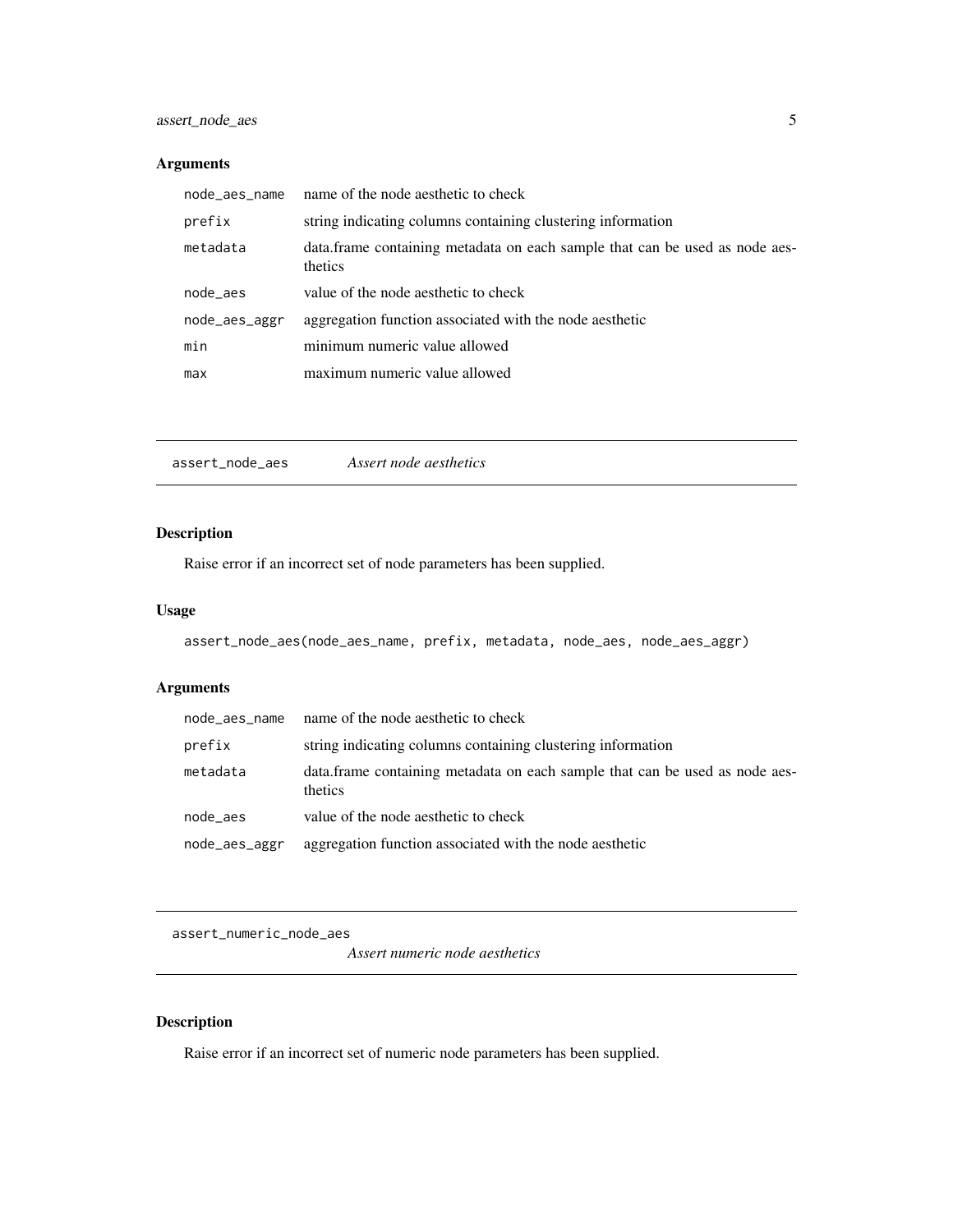## Usage

```
assert_numeric_node_aes(
  node_aes_name,
 prefix,
 metadata,
 node_aes,
 node_aes_aggr,
 min,
 max
)
```
## Arguments

| node_aes_name | name of the node aesthetic to check                                                     |
|---------------|-----------------------------------------------------------------------------------------|
| prefix        | string indicating columns containing clustering information                             |
| metadata      | data. frame containing metadata on each sample that can be used as node aes-<br>thetics |
| node_aes      | value of the node aesthetic to check                                                    |
| node_aes_aggr | aggregation function associated with the node aesthetic                                 |
| min           | minimum numeric value allowed                                                           |
| max           | maximum numeric value allowed                                                           |

build\_tree\_graph *Build tree graph*

## Description

Build a tree graph from a set of clusterings, metadata and associated aesthetics

## Usage

```
build_tree_graph(
  clusterings,
  prefix,
  count_filter,
  prop_filter,
  metadata,
  node_aes_list
\mathcal{E}
```
<span id="page-5-0"></span>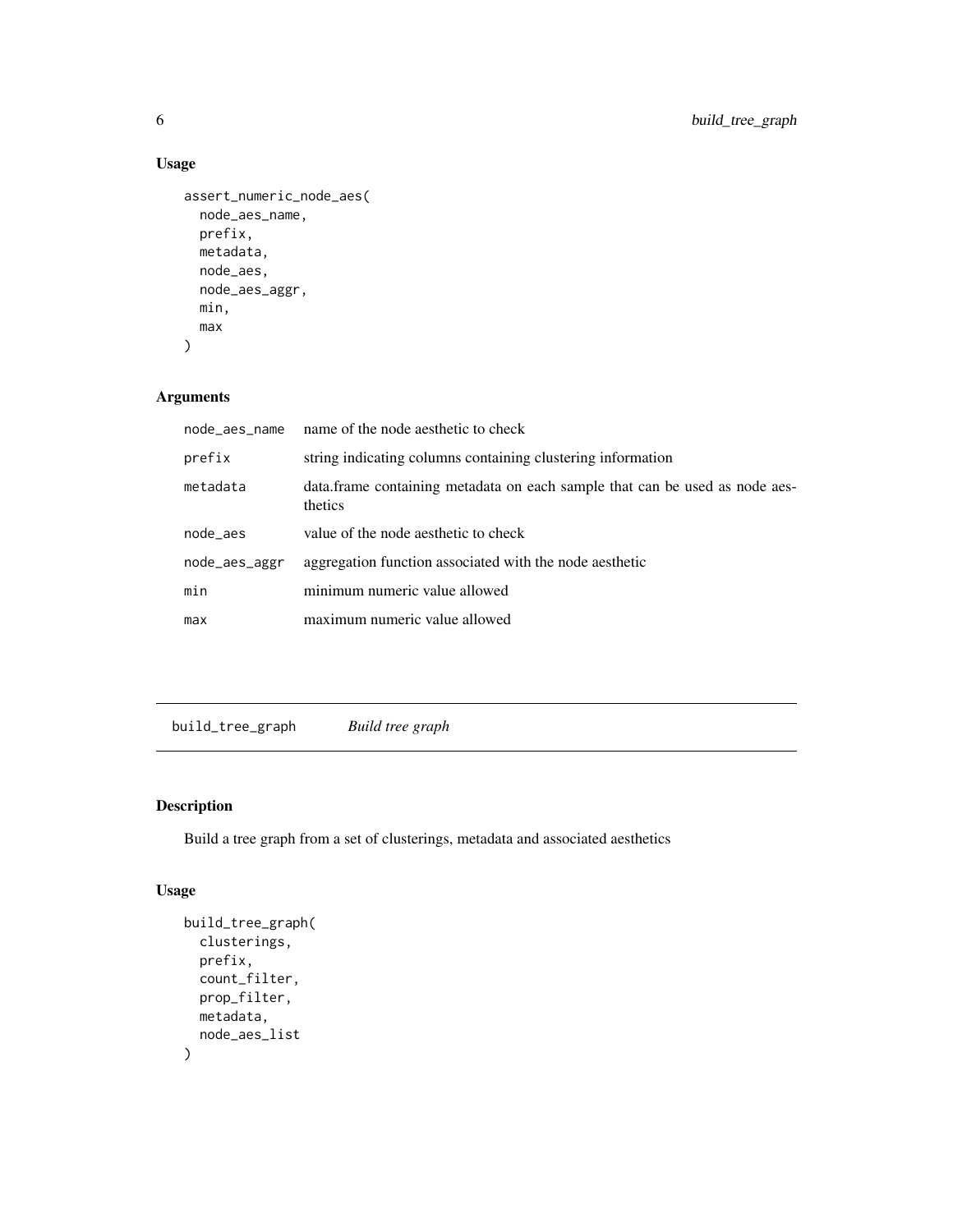## <span id="page-6-0"></span>Arguments

| clusterings   | numeric matrix containing clustering information, each column contains clus-<br>tering at a separate resolution |
|---------------|-----------------------------------------------------------------------------------------------------------------|
| prefix        | string indicating columns containing clustering information                                                     |
| count_filter  | count threshold for filtering edges in the clustering graph                                                     |
| prop_filter   | in proportion threshold for filtering edges in the clustering graph                                             |
| metadata      | data. frame containing metadata on each sample that can be used as node aes-<br>thetics                         |
| node_aes_list | nested list containing node aesthetics                                                                          |

#### Value

[tidygraph::tbl\\_graph](#page-0-0) object containing the tree graph

calc\_sc3\_stability *Calculate SC3 stability*

## Description

Calculate the SC3 stability index for every cluster at every resolution in a set of clusterings. The index varies from 0 to 1, where 1 suggests that a cluster is more stable across resolutions. See [calc\\_sc3\\_stability\\_cluster\(\)](#page-7-1) for more details.

## Usage

calc\_sc3\_stability(clusterings)

## Arguments

clusterings numeric matrix containing clustering information, each column contains clustering at a separate resolution

## Value

matrix with stability score for each cluster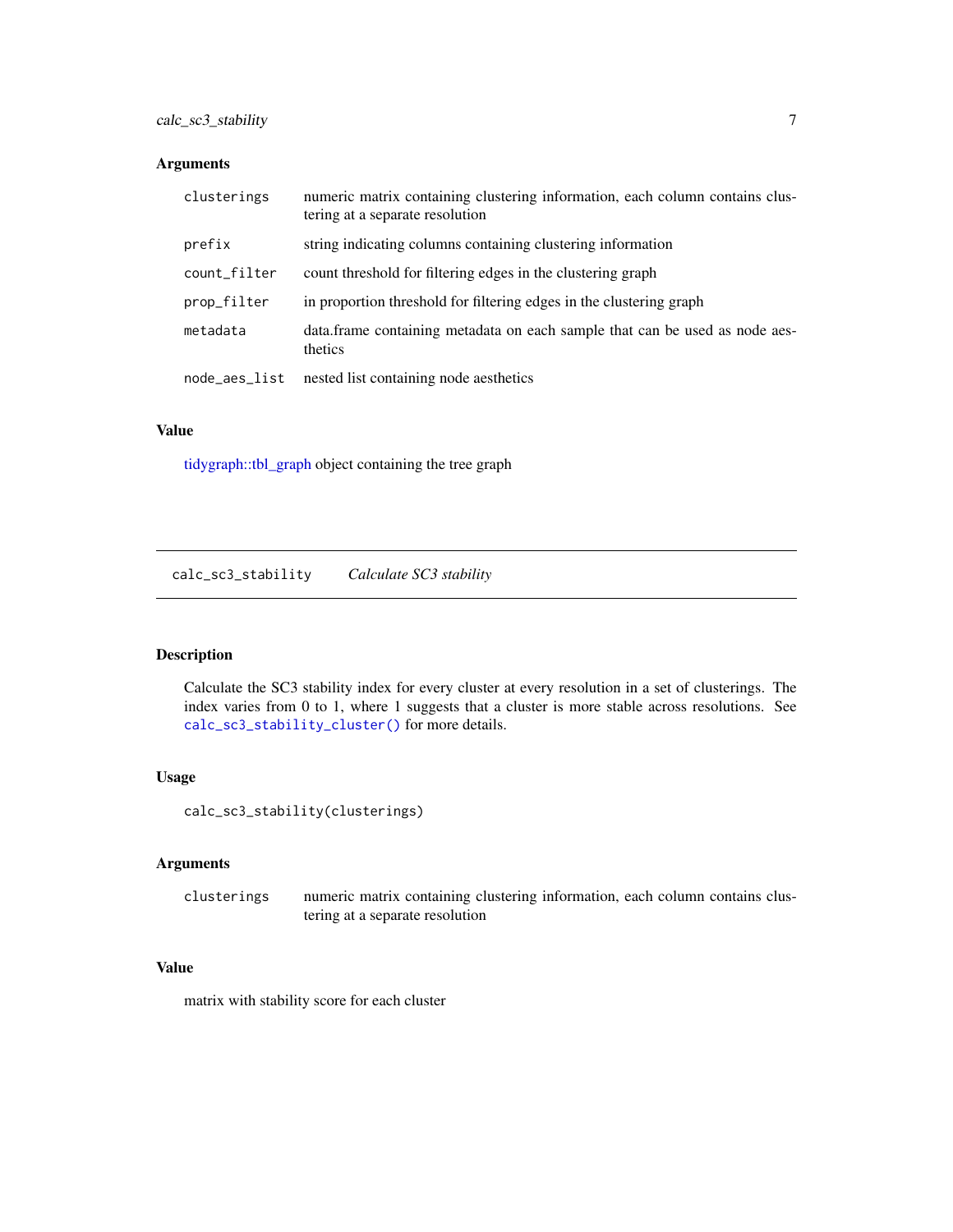```
calc_sc3_stability_cluster
```
*Calculate single SC3 stability*

#### Description

Calculate the SC3 stability index for a single cluster in a set of clusterings. The index varies from 0 to 1, where 1 suggests that a cluster is more stable across resolutions.

#### Usage

```
calc_sc3_stability_cluster(clusterings, res, cluster)
```
#### Arguments

| clusterings | numeric matrix containing clustering information, each column contains clus- |
|-------------|------------------------------------------------------------------------------|
|             | tering at a separate resolution                                              |
| res         | resolution of the cluster to calculate stability for                         |
| cluster     | index of the cluster to calculate stability for                              |

#### Details

This index was originally introduced in the SC3 package for clustering single-cell RNA-seq data. Clusters are awarded increased stability if they share the same samples as a cluster at another resolution and penalised at higher resolutions. We use a slightly different notation to describe the score but the results are the same:

$$
s(c_{k,i}) = \frac{1}{size(L)+1} \sum_{l \in L} \sum_{j \in N_l} \frac{size(c_{k,i} \cap c_{l,j})}{size(c_{l,j}) * size(N_l)^2}
$$

Where:

- $c_{x}$  (x, y is cluster y at resolution x
- k is the resolution of the cluster we want to score
- i is the index of the cluster we want to score
- L is the set of all resolutions except k
- l is a resolution in L
- N\_1 is the set of clusters at resolution 1 that share samples with  $c_{\text{A}}(k, i)$
- j is a cluster in N\_l

## Value

SC3 stability index

## See Also

The documentation for the calculate\_stability function in the SC3 package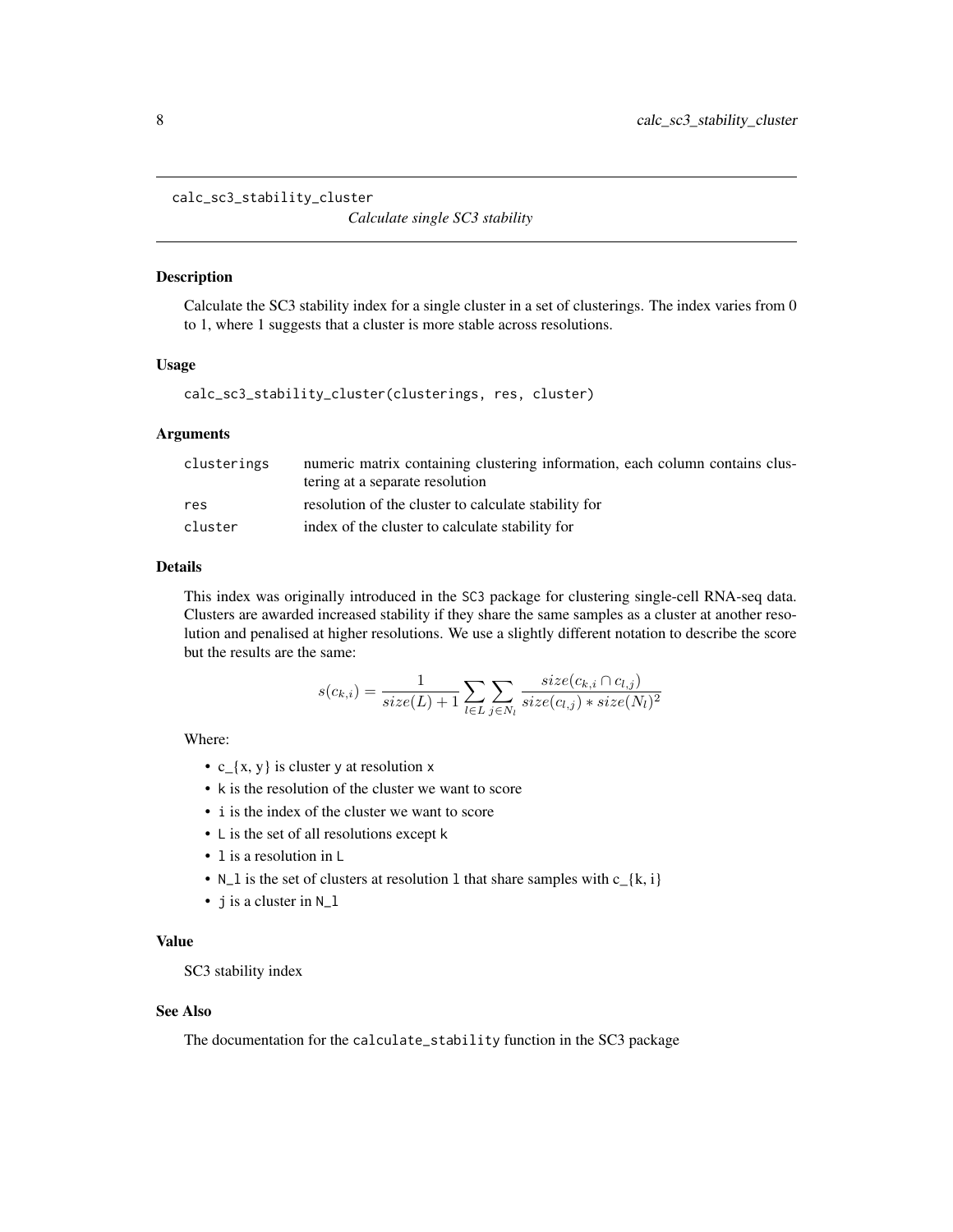<span id="page-8-0"></span>check\_node\_aes\_list *Check node aes list*

#### Description

Warn if node aesthetic names are incorrect

## Usage

check\_node\_aes\_list(node\_aes\_list)

## Arguments

node\_aes\_list List of node aesthetics

## Value

Corrected node aesthetics list

clustree *Plot a clustering tree*

## Description

Creates a plot of a clustering tree showing the relationship between clusterings at different resolutions.

#### Usage

```
clustree(x, ...)
## S3 method for class 'matrix'
clustree(
 x,
 prefix,
  suffix = NULL,metadata = NULL,
  count_fitter = 0,
  prop\_filter = 0.1,
  layout = c("tree", "sugiyama"),
  use_core_edges = TRUE,
  highlight_core = FALSE,
  node_colour = prefix,
  node_colour_aggr = NULL,
  node_size = "size",
  node_size_aggr = NULL,
```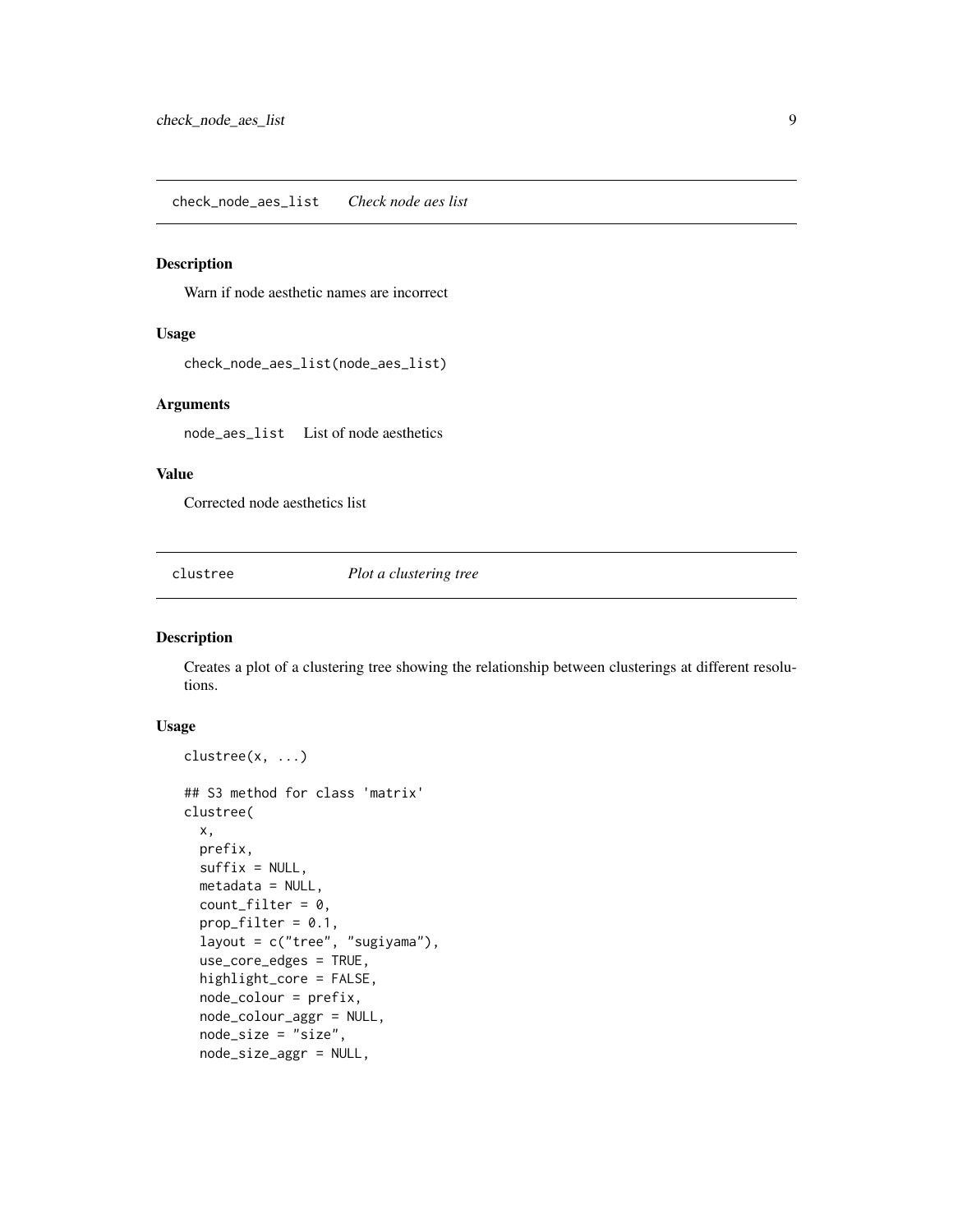```
node_size_range = c(4, 15),
  node_alpha = 1,
  node_alpha_aggr = NULL,
  node_text_size = 3,
  scale_node_text = FALSE,
  node_text_colour = "black",
  node_label = NULL,
  node_label_aggr = NULL,
  node_label_size = 3,
  node_labels_middle = -0.2,
  edge_width = 1.5,
  edge_arrow = TRUE,
  edge_arrow_ends = c("last", "first", "both"),
  show_axis = FALSE,
  return = c("plot", "graph", "layout"),
  ...
\mathcal{L}## S3 method for class 'data.frame'
clustree(x, prefix, ...)
## S3 method for class 'SingleCellExperiment'
clustree(x, prefix, exprs = "counts", ...)
## S3 method for class 'seurat'
clustree(x, prefix = "res.", exprs = c("data", "raw.data", "scale.data"), ...)
## S3 method for class 'Seurat'
clustree(
 x,
  prefix = paste0(assay, "_snn_res."),
 exprs = c("data", "counts", "scale.data"),
 assay = NULL,
  ...
\mathcal{L}
```
#### Arguments

| $\mathsf{x}$ | object containing clustering data                                                      |
|--------------|----------------------------------------------------------------------------------------|
| $\ddots$ .   | extra parameters passed to other methods                                               |
| prefix       | string indicating columns containing clustering information                            |
| suffix       | string at the end of column names containing clustering information                    |
| metadata     | data.frame containing metadata on each sample that can be used as node aes-<br>thetics |
| count_filter | count threshold for filtering edges in the clustering graph                            |
| prop_filter  | in proportion threshold for filtering edges in the clustering graph                    |
|              |                                                                                        |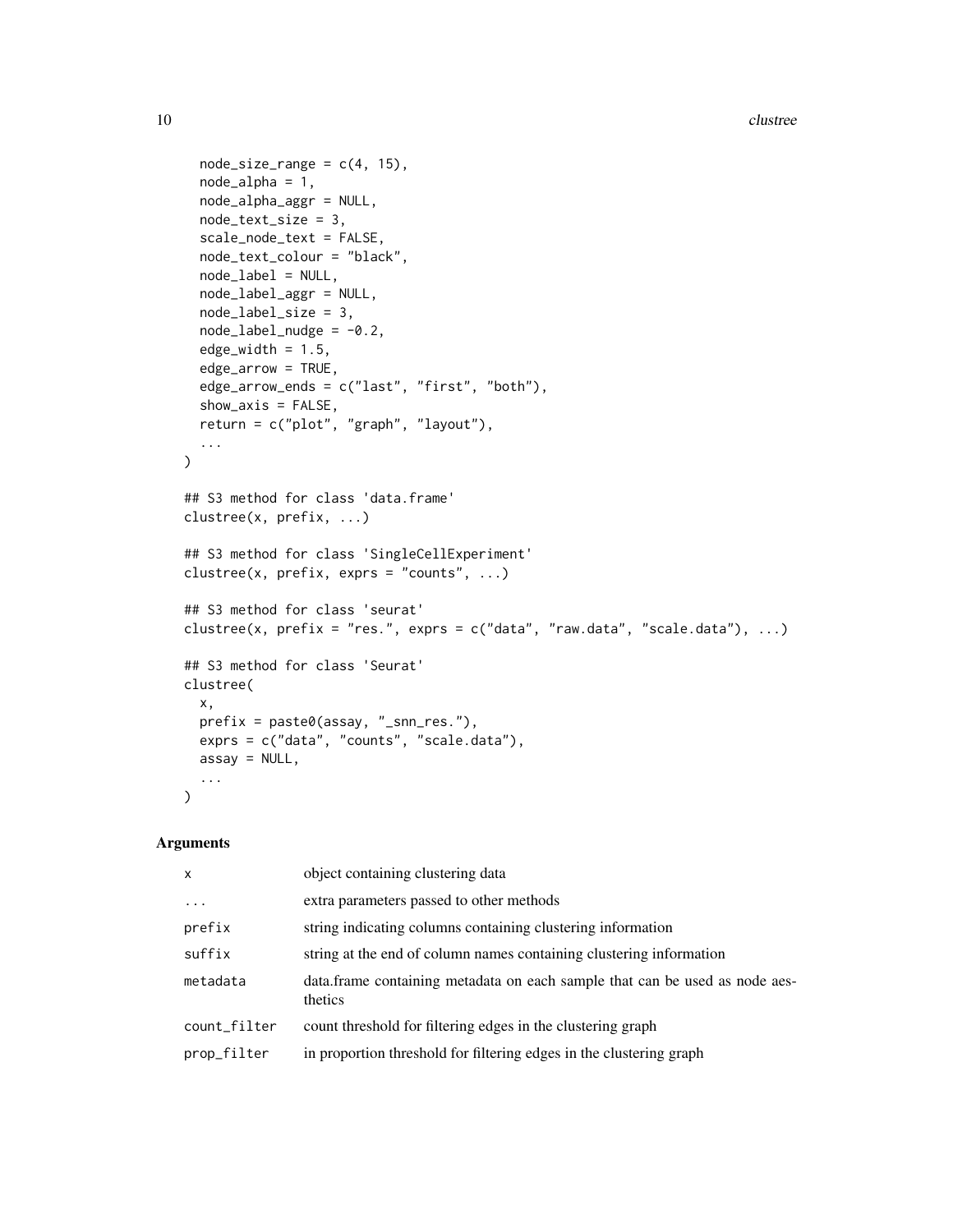#### <span id="page-10-0"></span>clustree 11

| layout                        | string specifying the "tree" or "sugiyama" layout, see igraph:: layout_as_tree()<br>and igraph::layout_with_sugiyama() for details                                                         |
|-------------------------------|--------------------------------------------------------------------------------------------------------------------------------------------------------------------------------------------|
|                               | use_core_edges logical, whether to only use core tree (edges with maximum in proportion for<br>a node) when creating the graph layout, all (unfiltered) edges will still be dis-<br>played |
|                               | highlight_core logical, whether to increase the edge width of the core network to make it easier<br>to see                                                                                 |
| node_colour                   | either a value indicating a colour to use for all nodes or the name of a metadata<br>column to colour nodes by                                                                             |
| node_colour_aggr              |                                                                                                                                                                                            |
|                               | if node_colour is a column name than a string giving the name of a function to<br>aggregate that column for samples in each cluster                                                        |
| node_size                     | either a numeric value giving the size of all nodes or the name of a metadata<br>column to use for node sizes                                                                              |
|                               | node_size_aggr if node_size is a column name than a string giving the name of a function to<br>aggregate that column for samples in each cluster                                           |
| node_size_range               |                                                                                                                                                                                            |
|                               | numeric vector of length two giving the maximum and minimum point size for<br>plotting nodes                                                                                               |
| node_alpha                    | either a numeric value giving the alpha of all nodes or the name of a metadata<br>column to use for node transparency                                                                      |
| node_alpha_aggr               |                                                                                                                                                                                            |
|                               | if node_aggr is a column name than a string giving the name of a function to<br>aggregate that column for samples in each cluster                                                          |
|                               | node_text_size numeric value giving the size of node text if scale_node_text is FALSE                                                                                                      |
| scale_node_text               |                                                                                                                                                                                            |
|                               | logical indicating whether to scale node text along with the node size                                                                                                                     |
| node_text_colour              |                                                                                                                                                                                            |
|                               | colour value for node text (and label)                                                                                                                                                     |
| node_label<br>node_label_aggr | additional label to add to nodes                                                                                                                                                           |
|                               | if node_label is a column name than a string giving the name of a function to<br>aggregate that column for samples in each cluster                                                         |
| node_label_size               |                                                                                                                                                                                            |
|                               | numeric value giving the size of node label text                                                                                                                                           |
| node_label_nudge              |                                                                                                                                                                                            |
|                               | numeric value giving nudge in y direction for node labels                                                                                                                                  |
| edge_width                    | numeric value giving the width of plotted edges                                                                                                                                            |
| edge_arrow                    | logical indicating whether to add an arrow to edges                                                                                                                                        |
| edge_arrow_ends               |                                                                                                                                                                                            |
|                               | string indicating which ends of the line to draw arrow heads if edge_arrow is<br>TRUE, one of "last", "first", or "both"                                                                   |
| show_axis                     | whether to show resolution axis                                                                                                                                                            |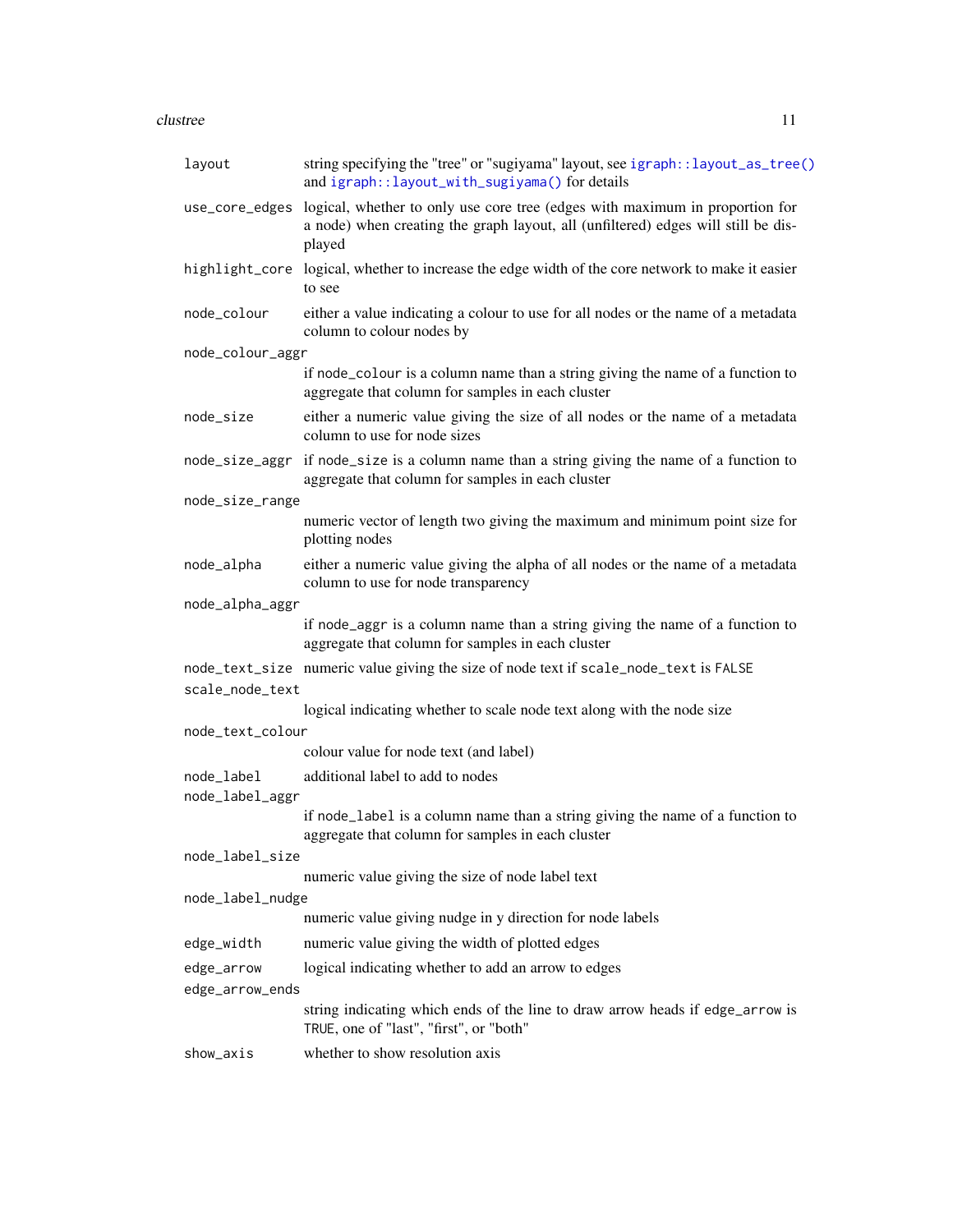<span id="page-11-0"></span>12 clustree

| return | string specifying what to return, either "plot" (a ggplot object), "graph" (a<br>tbl_graph object) or "layout" (a ggraph layout object)                                                                                                                                                     |
|--------|---------------------------------------------------------------------------------------------------------------------------------------------------------------------------------------------------------------------------------------------------------------------------------------------|
| exprs  | source of gene expression information to use as node aesthetics, for SingleCellExperiment<br>objects it must be a name in assay Names $(x)$ , for a seurat object it must be one<br>of data, raw.data or scale.data and for a Seurat object it must be one of<br>data, counts or scale.data |
| assay  | name of assay to pull expression and clustering data from for Seurat objects                                                                                                                                                                                                                |

#### Details

#### Data sources

Plotting a clustering tree requires information about which cluster each sample has been assigned to at different resolutions. This information can be supplied in various forms, as a matrix, data.frame or more specialised object. In all cases the object provided must contain numeric columns with the naming structure PXS where P is a prefix indicating that the column contains clustering information, X is a numeric value indicating the clustering resolution and S is any additional suffix to be removed. For SingleCellExperiment objects this information must be in the colData slot and for Seurat objects it must be in the meta.data slot. For all objects except matrices any additional columns can be used as aesthetics, for matrices an additional metadata data.frame can be supplied if required.

#### Filtering

Edges in the graph can be filtered by adjusting the count\_filter and prop\_filter parameters. The count\_filter removes any edges that represent less than that number of samples, while the prop\_filter removes edges that represent less than that proportion of cells in the node it points towards.

#### Node aesthetics

The aesthetics of the plotted nodes can be controlled in various ways. By default the colour indicates the clustering resolution, the size indicates the number of samples in that cluster and the transparency is set to 100%. Each of these can be set to a specific value or linked to a supplied metadata column. For a SingleCellExperiment or Seurat object the names of genes can also be used. If a metadata column is used than an aggregation function must also be supplied to combine the samples in each cluster. This function must take a vector of values and return a single value.

#### Layout

The clustering tree can be displayed using either the Reingold-Tilford tree layout algorithm or the Sugiyama layout algorithm for layered directed acyclic graphs. These layouts were selected as the are the algorithms available in the igraph package designed for trees. The Reingold-Tilford algorithm places children below their parents while the Sugiyama places nodes in layers while trying to minimise the number of crossing edges. See [igraph::layout\\_as\\_tree\(\)](#page-0-0) and [igraph::layout\\_with\\_sugiyama\(\)](#page-0-0) for more details. When use\_core\_edges is TRUE (default) only the core tree of the maximum in proportion edges for each node are used for constructing the layout. This can often lead to more attractive layouts where the core tree is more visible.

#### Value

a ggplot object (default), a tbl\_graph object or a ggraph layout object depending on the value of return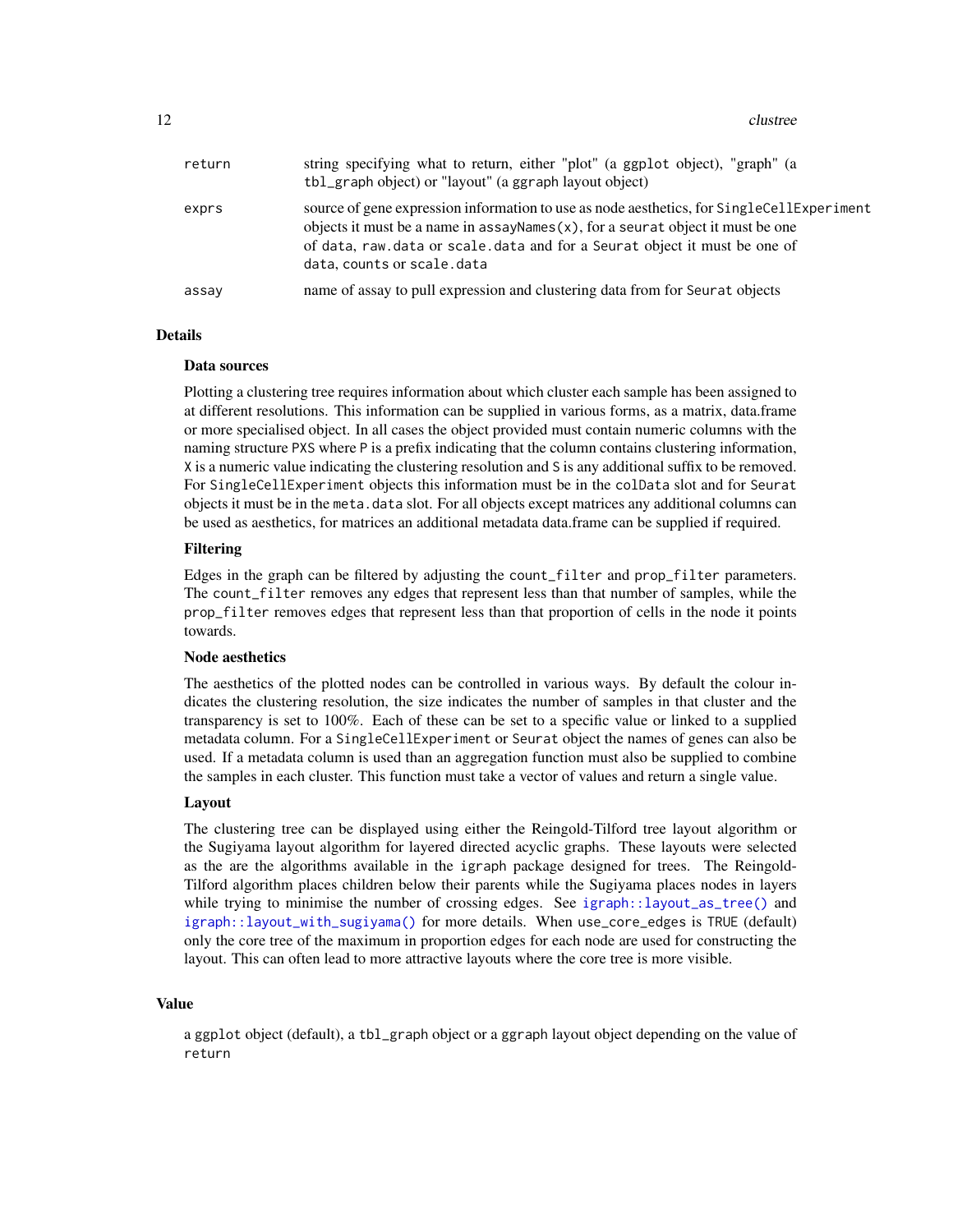<span id="page-12-0"></span>clustree\_overlay 13

## Examples

```
data(nba_clusts)
clustree(nba_clusts, prefix = "K")
```
clustree\_overlay *Overlay a clustering tree*

## Description

Creates a plot of a clustering tree overlaid on a scatter plot of individual samples.

#### Usage

```
clustree_overlay(x, ...)
## S3 method for class 'matrix'
clustree_overlay(
  x,
 prefix,
 metadata,
 x_value,
  y_value,
  sufficient = NULL,count_fitter = 0,
 prop\_filter = 0.1,
  node_colour = prefix,
  node_colour_aggr = NULL,
  node_size = "size",
  node_size_aggr = NULL,
  node_size_range = c(4, 15),
  node_alpha = 1,
  node_alpha_aggr = NULL,
  edge\_width = 1,use_colour = c("edges", "points"),
  alt_colour = "black",
  point_size = 3,
  point_alpha = 0.2,
  point_shape = 18,
  label_nodes = FALSE,
  label_size = 3,
  plot_sides = FALSE,
  side_point_jitter = 0.45,
  side_point_offset = 1,
  ...
\mathcal{L}
```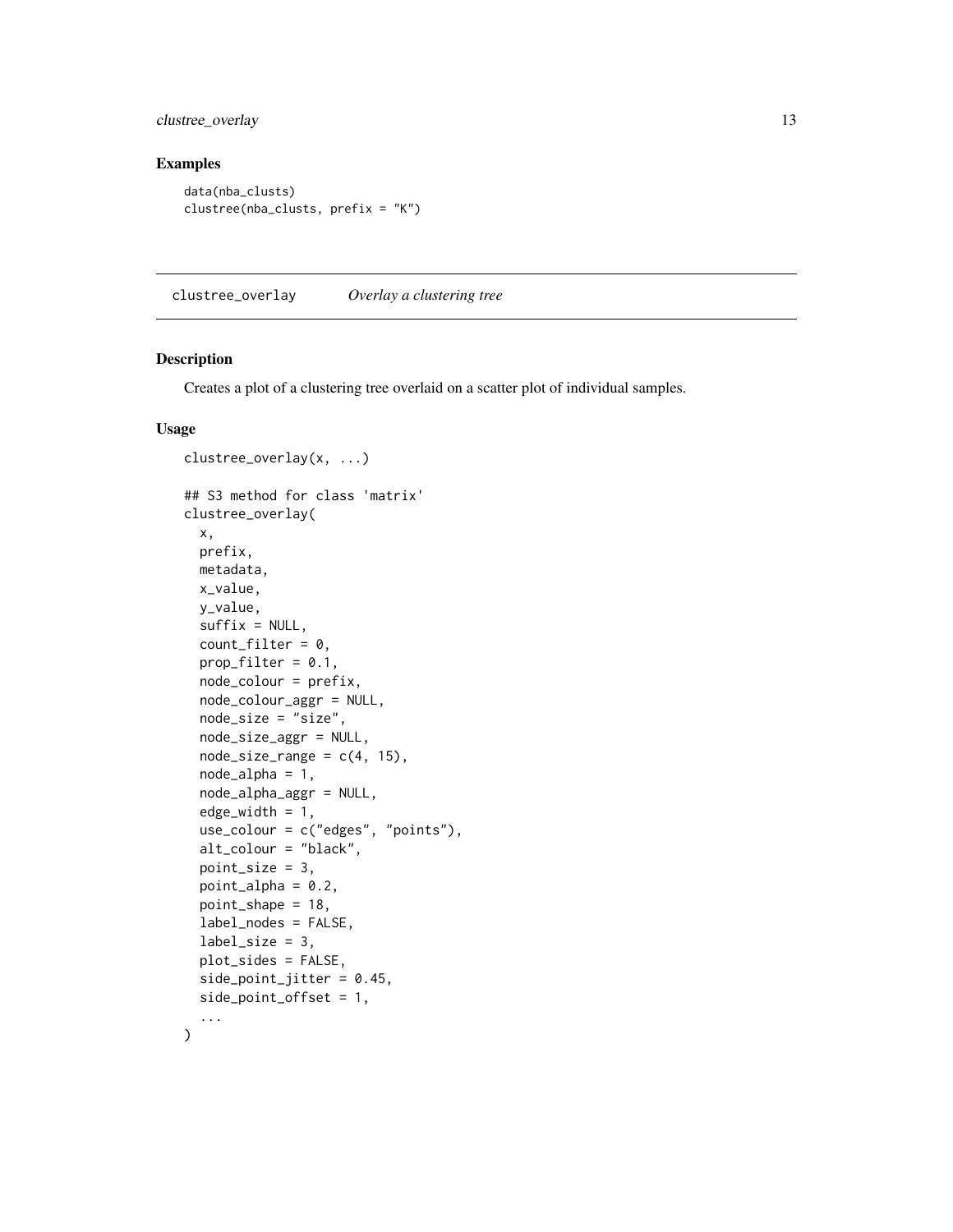```
## S3 method for class 'data.frame'
clustree_overlay(x, prefix, ...)
## S3 method for class 'SingleCellExperiment'
clustree_overlay(
 x,
 prefix,
 x_value,
 y_value,
 exprs = "counts",
 red_dim = NULL,
  ...
)
## S3 method for class 'seurat'
clustree_overlay(
 x,
 x_value,
 y_value,
 prefix = "res."exprs = c("data", "raw.data", "scale.data"),
 red\_dim = NULL,...
\mathcal{L}## S3 method for class 'Seurat'
clustree_overlay(
 x,
 x_value,
 y_value,
 prefix = paste0(assay, "_snn_res."),
 exprs = c("data", "counts", "scale.data"),
 red_dim = NULL,
 assay = NULL,...
\mathcal{L}
```
#### Arguments

| object containing clustering data                                                       |
|-----------------------------------------------------------------------------------------|
| extra parameters passed to other methods                                                |
| string indicating columns containing clustering information                             |
| data. frame containing metadata on each sample that can be used as node aes-<br>thetics |
| numeric metadata column to use as the x axis                                            |
| numeric metadata column to use as the y axis                                            |
| string at the end of column names containing clustering information                     |
|                                                                                         |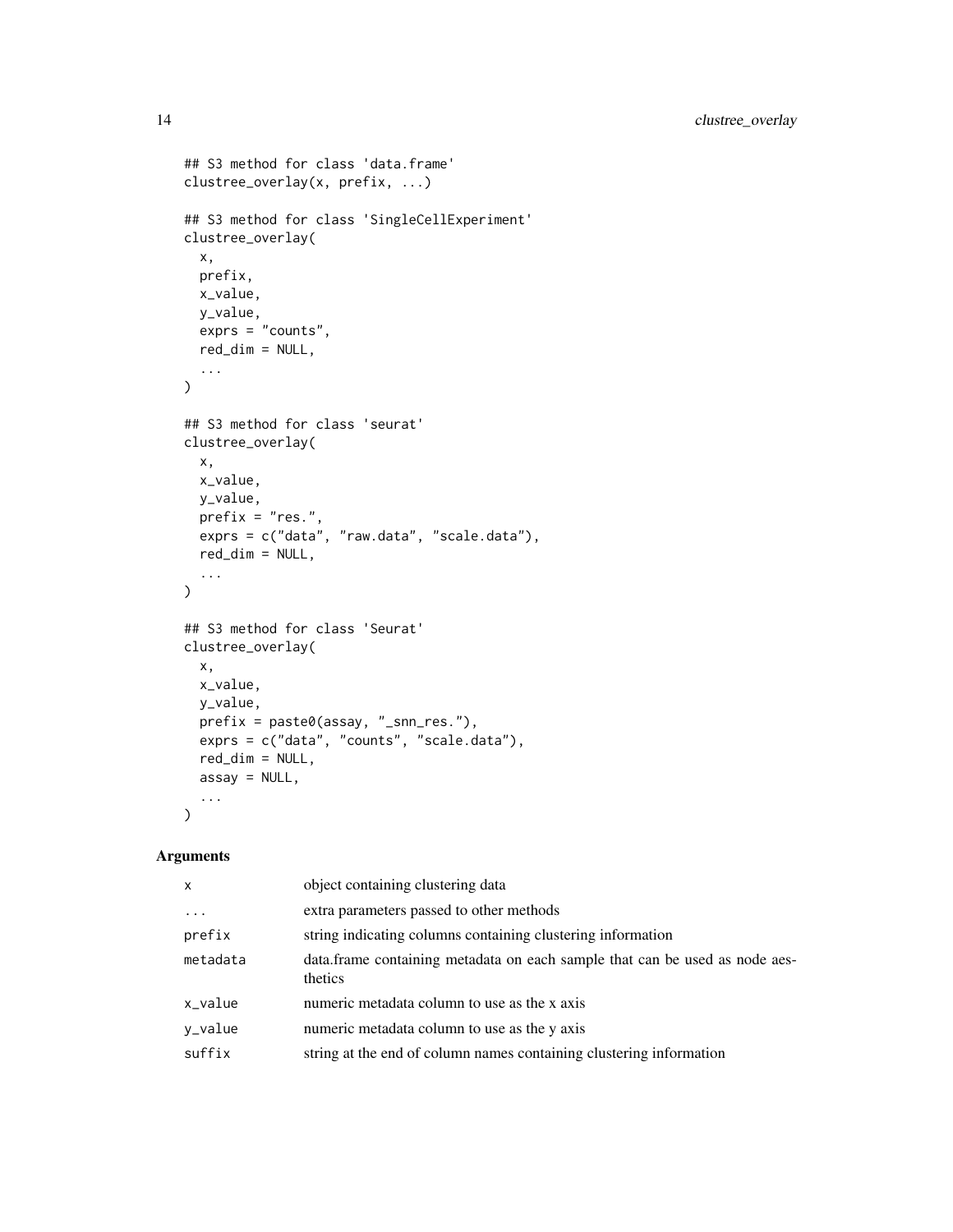| count_filter      | count threshold for filtering edges in the clustering graph                                                                                                                                                                                                                               |  |
|-------------------|-------------------------------------------------------------------------------------------------------------------------------------------------------------------------------------------------------------------------------------------------------------------------------------------|--|
| prop_filter       | in proportion threshold for filtering edges in the clustering graph                                                                                                                                                                                                                       |  |
| node_colour       | either a value indicating a colour to use for all nodes or the name of a metadata<br>column to colour nodes by                                                                                                                                                                            |  |
| node_colour_aggr  |                                                                                                                                                                                                                                                                                           |  |
|                   | if node_colour is a column name than a string giving the name of a function to<br>aggregate that column for samples in each cluster                                                                                                                                                       |  |
| node_size         | either a numeric value giving the size of all nodes or the name of a metadata<br>column to use for node sizes                                                                                                                                                                             |  |
| node_size_aggr    | if node_size is a column name than a string giving the name of a function to<br>aggregate that column for samples in each cluster                                                                                                                                                         |  |
| node_size_range   |                                                                                                                                                                                                                                                                                           |  |
|                   | numeric vector of length two giving the maximum and minimum point size for<br>plotting nodes                                                                                                                                                                                              |  |
| node_alpha        | either a numeric value giving the alpha of all nodes or the name of a metadata<br>column to use for node transparency                                                                                                                                                                     |  |
| node_alpha_aggr   |                                                                                                                                                                                                                                                                                           |  |
|                   | if node_aggr is a column name than a string giving the name of a function to<br>aggregate that column for samples in each cluster                                                                                                                                                         |  |
| edge_width        | numeric value giving the width of plotted edges                                                                                                                                                                                                                                           |  |
| use_colour        | one of "edges" or "points" specifying which element to apply the colour aes-<br>thetic to                                                                                                                                                                                                 |  |
| alt_colour        | colour value to be used for edges or points (whichever is NOT given by use_colour)                                                                                                                                                                                                        |  |
| point_size        | numeric value giving the size of sample points                                                                                                                                                                                                                                            |  |
| point_alpha       | numeric value giving the alpha of sample points                                                                                                                                                                                                                                           |  |
| point_shape       | numeric value giving the shape of sample points                                                                                                                                                                                                                                           |  |
| label_nodes       | logical value indicating whether to add labels to clustering graph nodes                                                                                                                                                                                                                  |  |
| label_size        | numeric value giving the size of node labels is label_nodes is TRUE                                                                                                                                                                                                                       |  |
| plot_sides        | logical value indicating whether to produce side on plots                                                                                                                                                                                                                                 |  |
| side_point_jitter |                                                                                                                                                                                                                                                                                           |  |
|                   | numeric value giving the y-direction spread of points in side plots                                                                                                                                                                                                                       |  |
| side_point_offset |                                                                                                                                                                                                                                                                                           |  |
|                   | numeric value giving the y-direction offset for points in side plots                                                                                                                                                                                                                      |  |
| exprs             | source of gene expression information to use as node aesthetics, for SingleCellExperiment<br>objects it must be a name in $assayNames(x)$ , for a seurat object it must be one<br>of data, raw.data or scale.data and for a Seurat object it must be one of<br>data, counts or scale.data |  |
| red_dim           | dimensionality reduction to use as a source for x_value and y_value                                                                                                                                                                                                                       |  |
| assay             | name of assay to pull expression and clustering data from for Seurat objects                                                                                                                                                                                                              |  |
|                   |                                                                                                                                                                                                                                                                                           |  |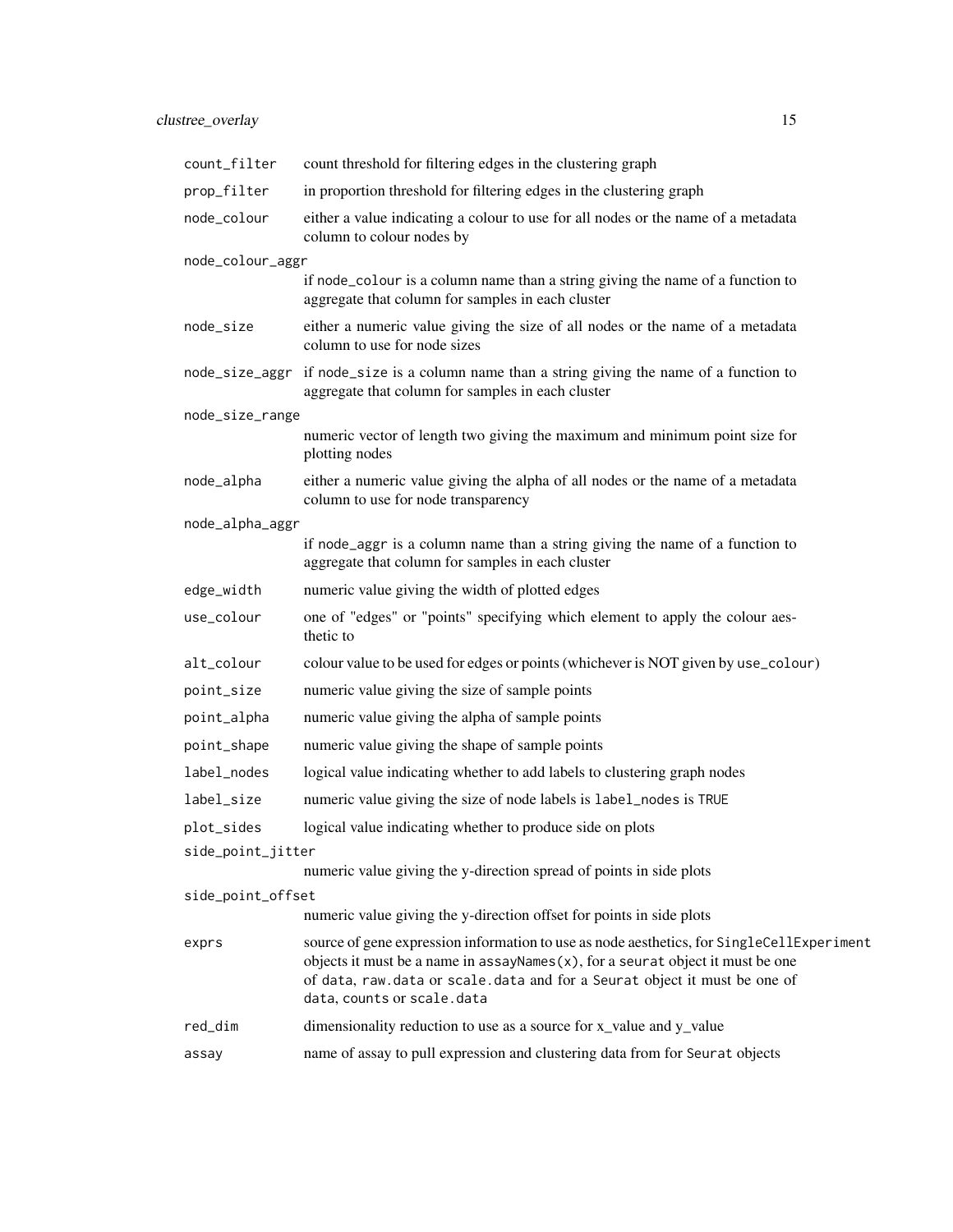## Details

#### Data sources

Plotting a clustering tree requires information about which cluster each sample has been assigned to at different resolutions. This information can be supplied in various forms, as a matrix, data.frame or more specialised object. In all cases the object provided must contain numeric columns with the naming structure PXS where P is a prefix indicating that the column contains clustering information, X is a numeric value indicating the clustering resolution and S is any additional suffix to be removed. For SingleCellExperiment objects this information must be in the colData slot and for Seurat objects it must be in the meta.data slot. For all objects except matrices any additional columns can be used as aesthetics.

#### Filtering

Edges in the graph can be filtered by adjusting the count\_filter and prop\_filter parameters. The count\_filter removes any edges that represent less than that number of samples, while the prop\_filter removes edges that represent less than that proportion of cells in the node it points towards.

#### Node aesthetics

The aesthetics of the plotted nodes can be controlled in various ways. By default the colour indicates the clustering resolution, the size indicates the number of samples in that cluster and the transparency is set to 100%. Each of these can be set to a specific value or linked to a supplied metadata column. For a SingleCellExperiment or Seurat object the names of genes can also be used. If a metadata column is used than an aggregation function must also be supplied to combine the samples in each cluster. This function must take a vector of values and return a single value.

#### Colour aesthetic

The colour aesthetic can be applied to either edges or sample points by setting use\_colour. If "edges" is selected edges will be coloured according to the clustering resolution they originate at. If "points" is selected they will be coloured according to the cluster they are assigned to at the highest resolution.

#### Dimensionality reductions

For SingleCellExperiment and Seurat objects precomputed dimensionality reductions can be used for x or y aesthetics. To do so red\_dim must be set to the name of a dimensionality reduction in reducedDimNames(x) (for a SingleCellExperiment) or x@dr (for a Seurat object). x\_value and y\_value can then be set to red\_dimX when red\_dim matches the red\_dim argument and X is the column of the dimensionality reduction to use.

#### Value

a ggplot object if plot\_sides is FALSE or a list of ggplot objects if plot\_sides is TRUE

## Examples

```
data(nba_clusts)
clustree_overlay(nba_clusts, prefix = "K", x_value = "PC1", y_value = "PC2")
```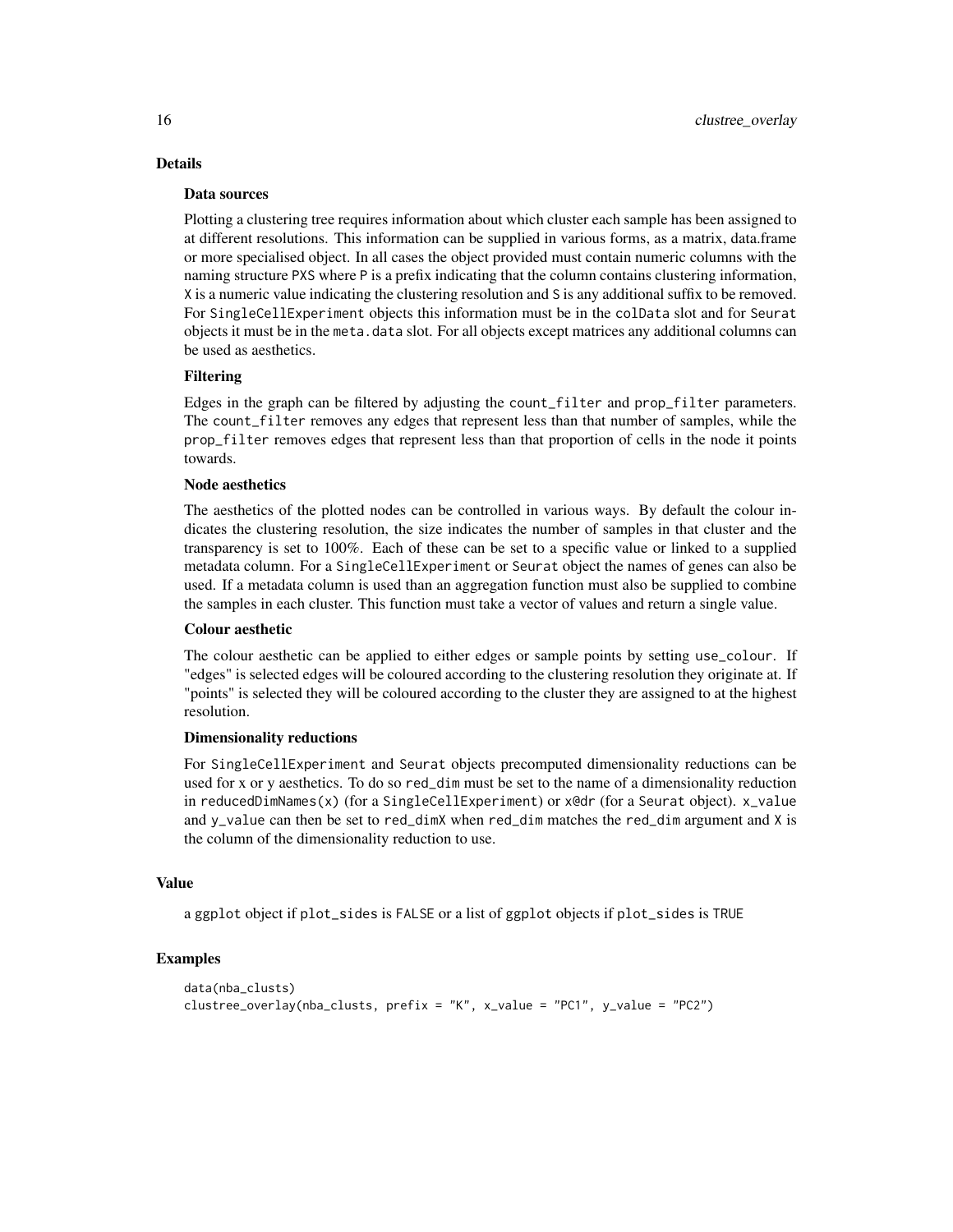<span id="page-16-0"></span>get\_tree\_edges *Get tree edges*

## Description

Extract the edges from a set of clusterings

## Usage

get\_tree\_edges(clusterings, prefix)

## Arguments

| clusterings | numeric matrix containing clustering information, each column contains clus- |
|-------------|------------------------------------------------------------------------------|
|             | tering at a separate resolution                                              |
| prefix      | string indicating columns containing clustering information                  |

## Value

data.frame containing edge information

| get_tree_nodes | Get tree nodes |
|----------------|----------------|
|                |                |

## Description

Extract the nodes from a set of clusterings and add relevant attributes

#### Usage

```
get_tree_nodes(clusterings, prefix, metadata, node_aes_list)
```
## Arguments

| clusterings   | numeric matrix containing clustering information, each column contains clus-<br>tering at a separate resolution |
|---------------|-----------------------------------------------------------------------------------------------------------------|
| prefix        | string indicating columns containing clustering information                                                     |
| metadata      | data. frame containing metadata on each sample that can be used as node aes-<br>thetics                         |
| node_aes_list | nested list containing node aesthetics                                                                          |

## Value

data.frame containing node information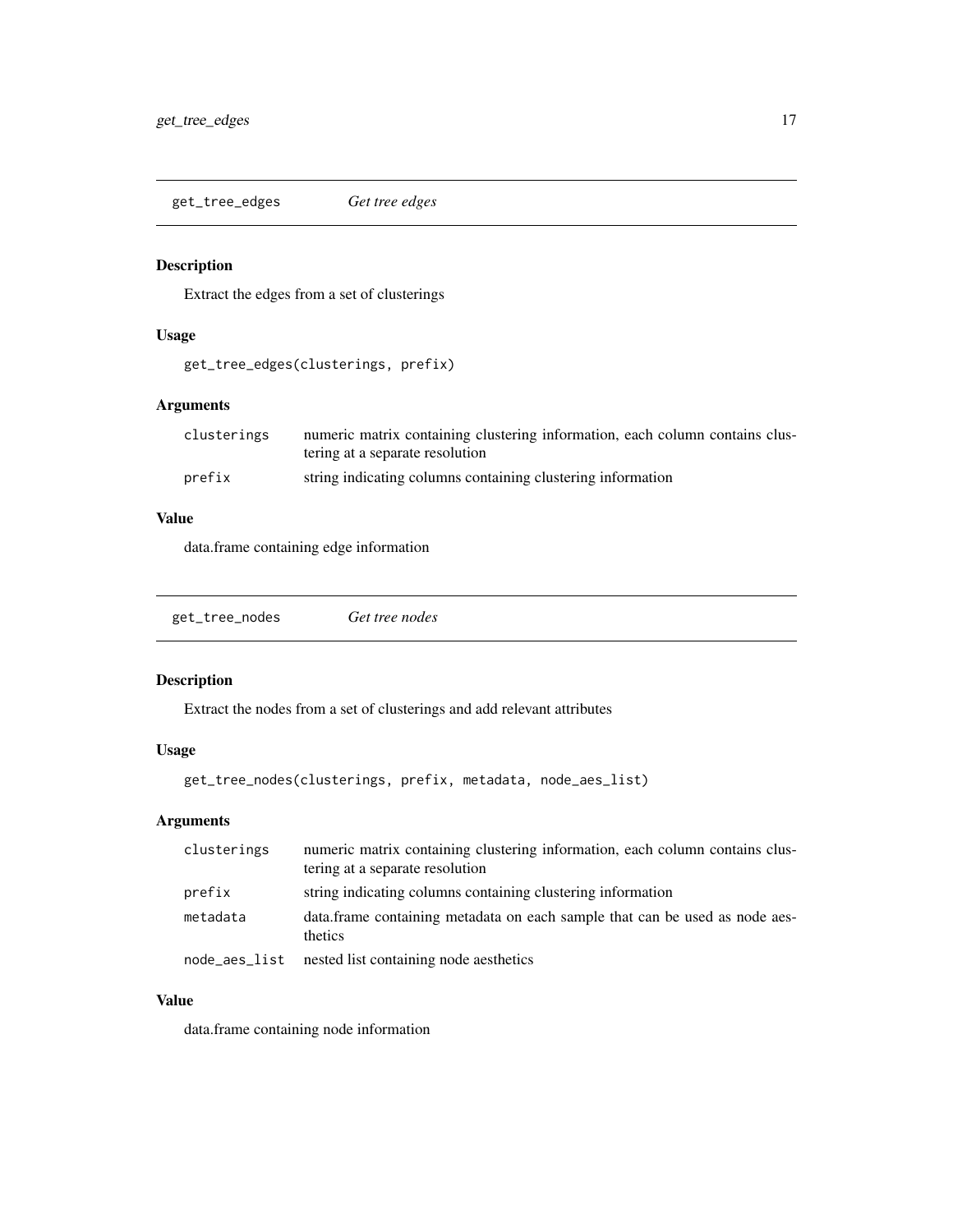<span id="page-17-0"></span>

#### Description

NBA positions dataset clustered using k-means with a range of values of k

#### Usage

nba\_clusts

## Format

nba\_clusts is a data.frame containing the NBA positions dataset with additional columns holding k-means clusterings at different values of k and the first two principal components

- Position Player position
- TurnoverPct Turnover percentage
- ReboundPct Rebound percentage
- AssistPct Assist percentage
- FieldGoalPct Field goal percentage
- K1 K5 Results of k-means clustering
- PC1 First principal component
- PC2 Second principal component

#### Source

NBA positions downloaded from [https://github.com/lazappi/nba\\_positions](https://github.com/lazappi/nba_positions).

The source dataset is available from Kaggle at [https://www.kaggle.com/drgilermo/nba-player](https://www.kaggle.com/drgilermo/nba-players-stats/data?select=Seasons_Stats.csv)s-stats/ [data?select=Seasons\\_Stats.csv](https://www.kaggle.com/drgilermo/nba-players-stats/data?select=Seasons_Stats.csv) and was originally scraped from [Basketball Reference.](http://www.basketball-reference.com/)

See [https://github.com/lazappi/clustree/blob/master/data-raw/nba\\_clusts.R](https://github.com/lazappi/clustree/blob/master/data-raw/nba_clusts.R) for details of how clustering was performed.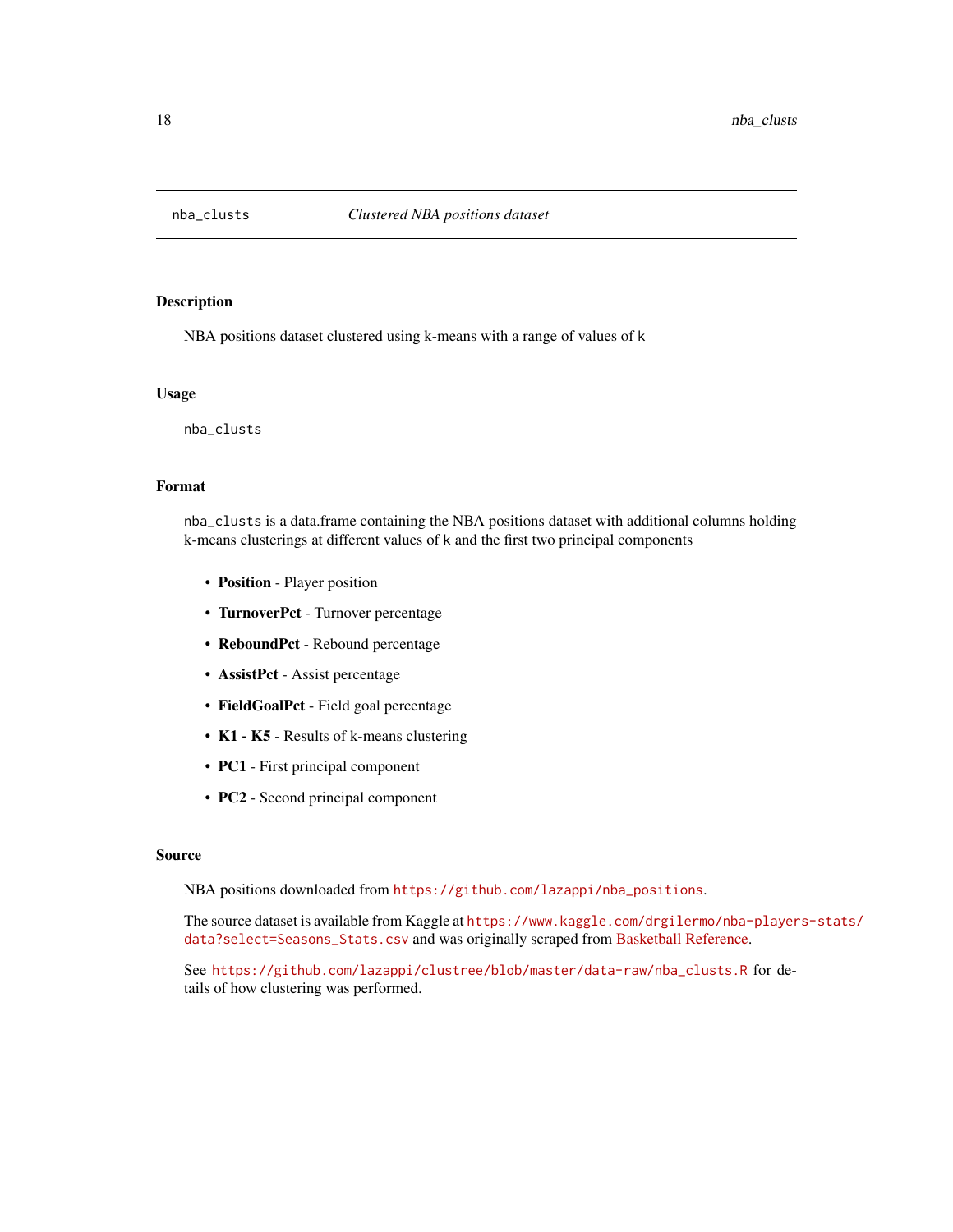## <span id="page-18-0"></span>Description

Overlay clustering tree nodes on a scatter plot with the specified aesthetics.

#### Usage

```
overlay_node_points(
 nodes,
  x_value,
 y_value,
 node_colour,
 node_size,
  node_alpha
)
```
## Arguments

| nodes       | data.frame describing nodes                                                                                           |
|-------------|-----------------------------------------------------------------------------------------------------------------------|
| x_value     | column of nodes to use for the x position                                                                             |
| y_value     | column of nodes to use for the y position                                                                             |
| node_colour | either a value indicating a colour to use for all nodes or the name of a metadata<br>column to colour nodes by        |
| node_size   | either a numeric value giving the size of all nodes or the name of a metadata<br>column to use for node sizes         |
| node_alpha  | either a numeric value giving the alpha of all nodes or the name of a metadata<br>column to use for node transparency |

plot\_overlay\_side *Plot overlay side*

## Description

Plot the side view of a clustree overlay plot. If the ordinary plot shows the tree from above this plot shows it from the side, highlighting either the x or y dimension and the clustering resolution.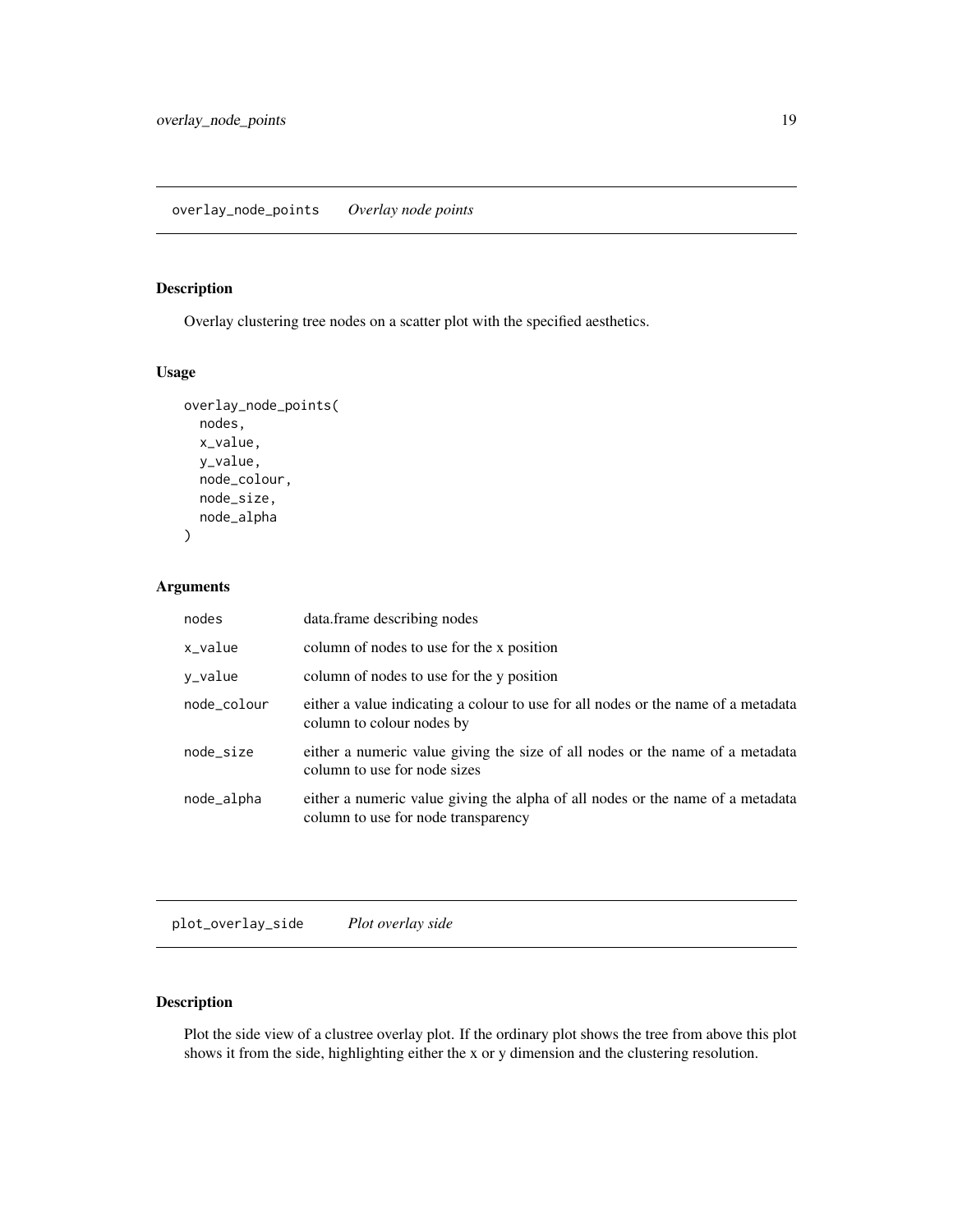## Usage

```
plot_overlay_side(
 nodes,
  edges,
 points,
 prefix,
 side_value,
 graph_attr,
 node_size_range,
 edge_width,
 use_colour,
 alt_colour,
 point_size,
 point_alpha,
 point_shape,
  label_nodes,
 label_size,
 y_jitter,
 y_offset
```

```
)
```
## Arguments

| nodes           | data.frame describing nodes                                                                  |
|-----------------|----------------------------------------------------------------------------------------------|
| edges           | data.frame describing edges                                                                  |
| points          | data.frame describing points                                                                 |
| prefix          | string indicating columns containing clustering information                                  |
| side_value      | string giving the metadata column to use for the x axis                                      |
| graph_attr      | list describing graph attributes                                                             |
| node_size_range |                                                                                              |
|                 | numeric vector of length two giving the maximum and minimum point size for<br>plotting nodes |
| edge_width      | numeric value giving the width of plotted edges                                              |
| use_colour      | one of "edges" or "points" specifying which element to apply the colour aes-<br>thetic to    |
| alt_colour      | colour value to be used for edges or points (whichever is NOT given by use_colour)           |
| point_size      | numeric value giving the size of sample points                                               |
| point_alpha     | numeric value giving the alpha of sample points                                              |
| point_shape     | numeric value giving the shape of sample points                                              |
| label_nodes     | logical value indicating whether to add labels to clustering graph nodes                     |
| label_size      | numeric value giving the size of node labels is label_nodes is TRUE                          |
| y_jitter        | numeric value giving the y-direction spread of points in side plots                          |
| y_offset        | numeric value giving the y-direction offset for points in side plots                         |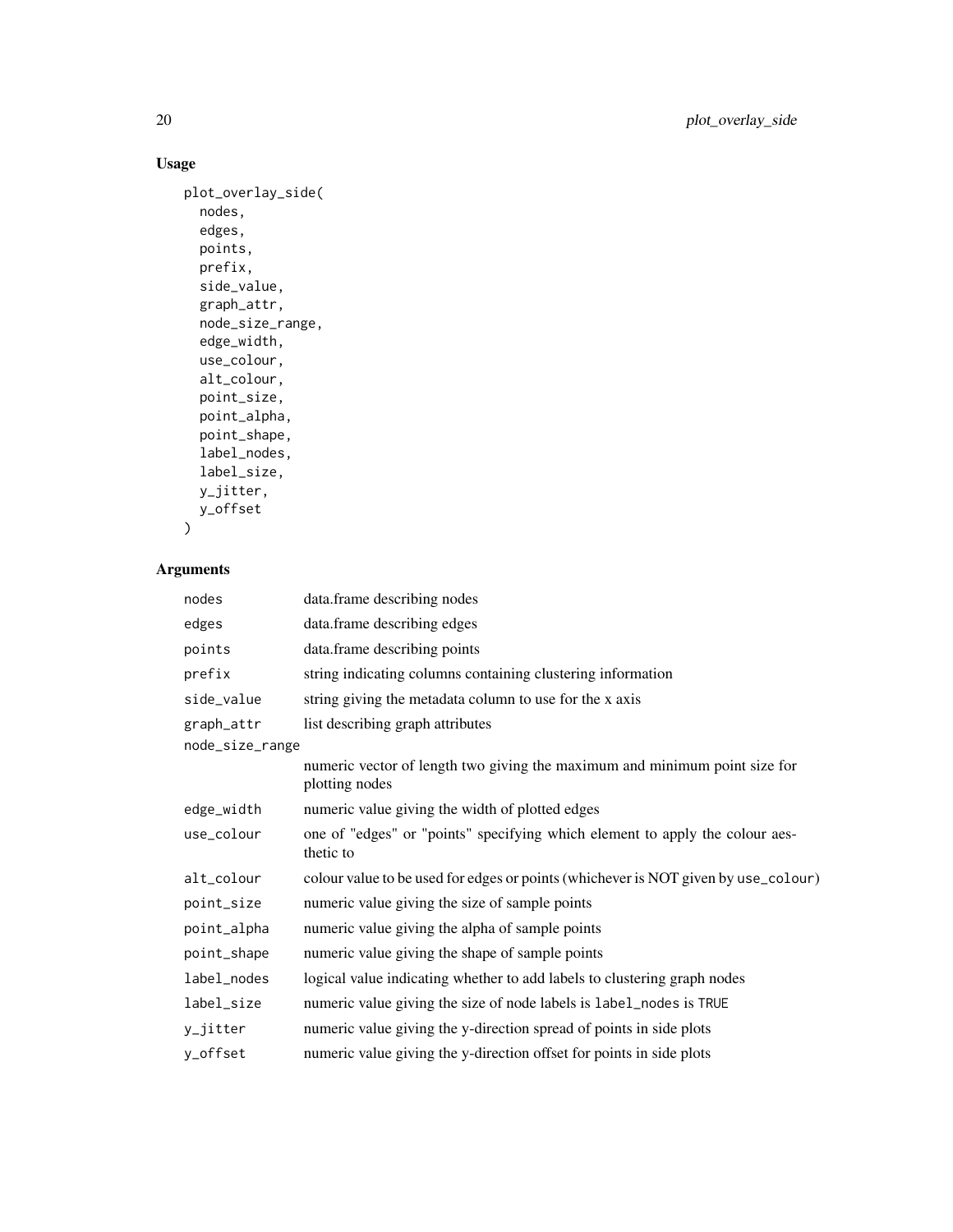#### <span id="page-20-0"></span>sc\_example 21

#### Value

ggplot object

sc\_example *Simulated scRNA-seq dataset*

#### Description

A simulated scRNA-seq dataset generated using the splatter package and clustered using the SC3 and Seurat packages.

#### Usage

sc\_example

#### Format

sc\_example is a list holding a simulated scRNA-seq dataset. Items in the list included the simulated counts, normalised log counts, tSNE dimensionality reduction and cell assignments from SC3 and Seurat clustering.

#### Source

```
# Simulation
library("splatter") # Version 1.2.1
sim <- splatSimulate(batchCells = 200, nGenes = 10000,
                     group.prob = c(0.4, 0.2, 0.2, 0.15, 0.05),
                     de.prob = c(0.1, 0.2, 0.05, 0.1, 0.05),
                     method = "groups", seed = 1)
sim_counts <- counts(sim)[1:1000, ]
# SC3 Clustering
library("SC3") # Version 1.7.6
library("scater") # Version 1.6.2
sim_sc3 <- SingleCellExperiment(assays = list(counts = sim_counts))
rowData(sim_sc3)$feature_symbol <- rownames(sim_counts)
sim_sc3 <- normalise(sim_sc3)
sim\_sc3 <- sc3(sim\_sc3, ks = 1:8, biology = FALSE, n\_cores = 1)sim_sc3 <- runTSNE(sim_sc3)
# Seurat Clustering
library("Seurat") # Version 2.2.0
sim_seurat <- CreateSeuratObject(sim_counts)
sim_seurat <- NormalizeData(sim_seurat, display.progress = FALSE)
```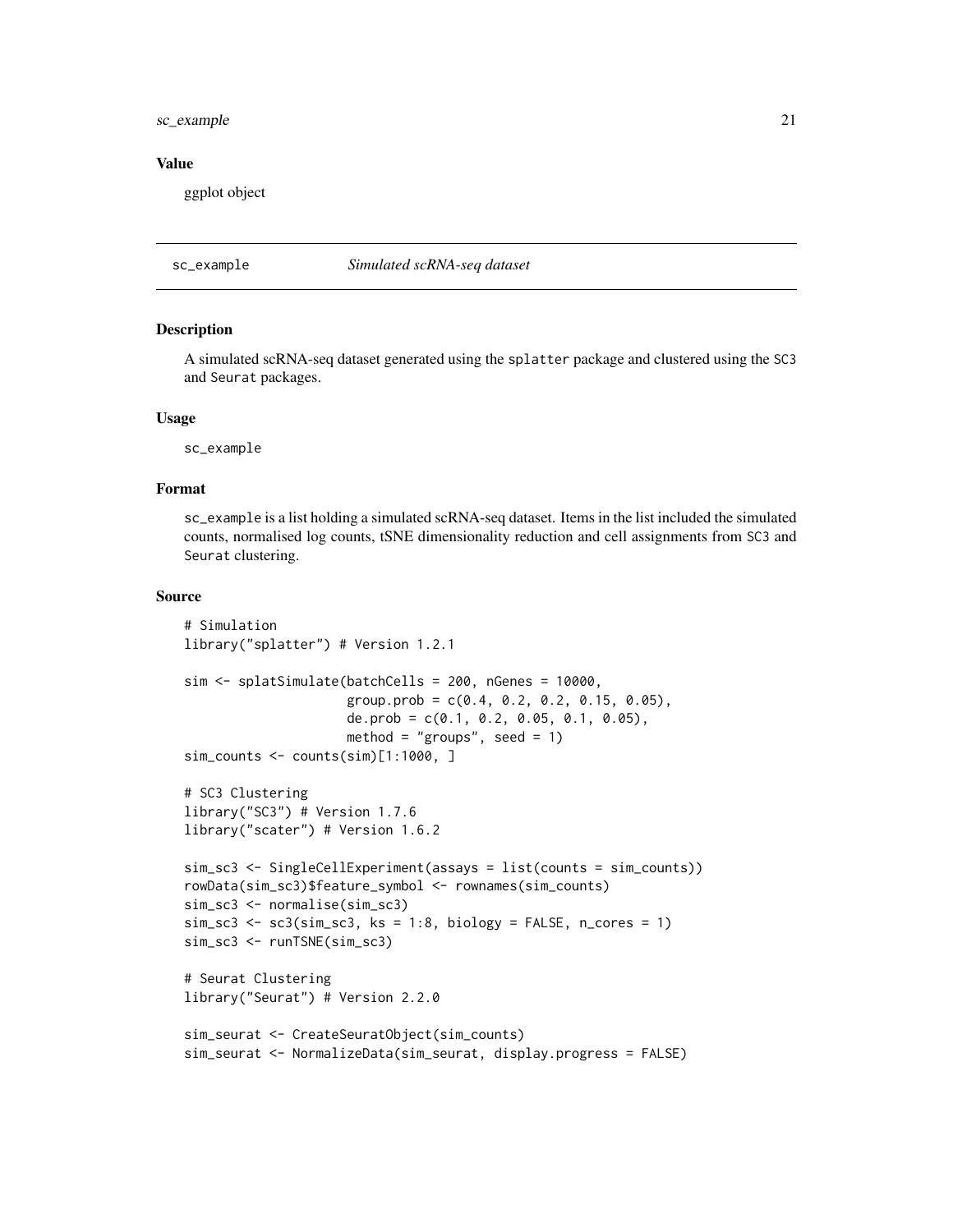```
sim_seurat <- FindVariableGenes(sim_seurat, do.plot = FALSE,
                                display.progress = FALSE)
sim_seurat <- ScaleData(sim_seurat, display.progress = FALSE)
sim_seurat <- RunPCA(sim_seurat, do.print = FALSE)
sim_seurat <- FindClusters(sim_seurat, dims.use = 1:6,
                           resolution = seq(0, 1, 0.1),
                           print.output = FALSE)
sc_example <- list(counts = counts(sim_sc3),
                   logcounts = logcounts(sim_sc3),
                   tsne = reducedDim(sim_sc3),
                   sc3_clusters = as.data.frame(colData(sim_sc3)),
                   seurat_clusters = sim_seurat@meta.data)
```
store\_node\_aes *Store node aesthetics*

## Description

Store the names of node attributes to use as aesthetics as graph attributes

#### Usage

```
store_node_aes(graph, node_aes_list, metadata)
```
#### Arguments

| graph         | graph to store attributes in                                  |
|---------------|---------------------------------------------------------------|
| node_aes_list | nested list containing node aesthetics                        |
| metadata      | data.frame containing metadata that can be used as aesthetics |

#### Value

graph with additional attributes